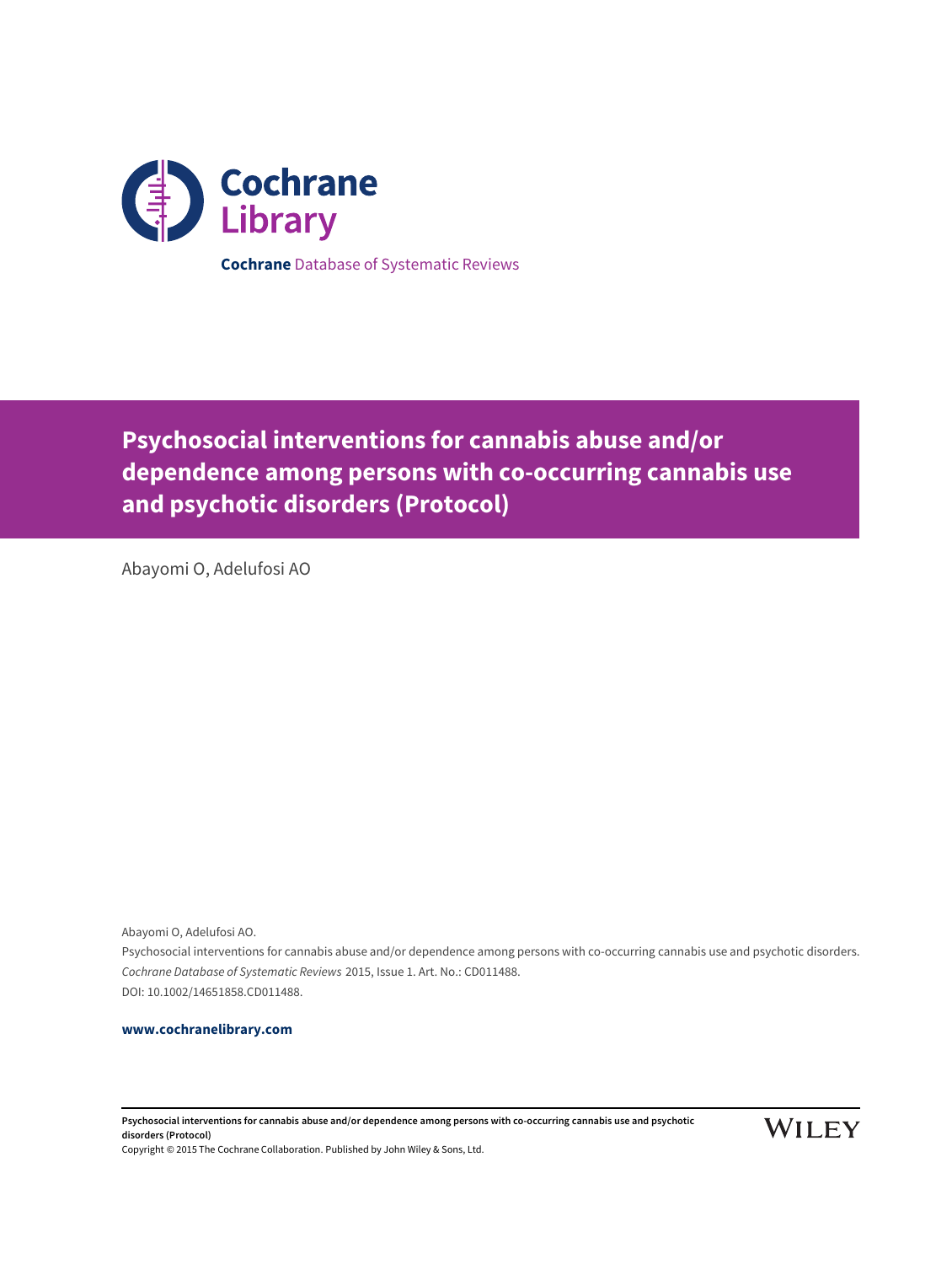# **TABLE OF CONTENTS**

| CONTRIBUTIONS OF AUTHORS (CONTRIBUTIONS OF AUTHORS) |
|-----------------------------------------------------|
|                                                     |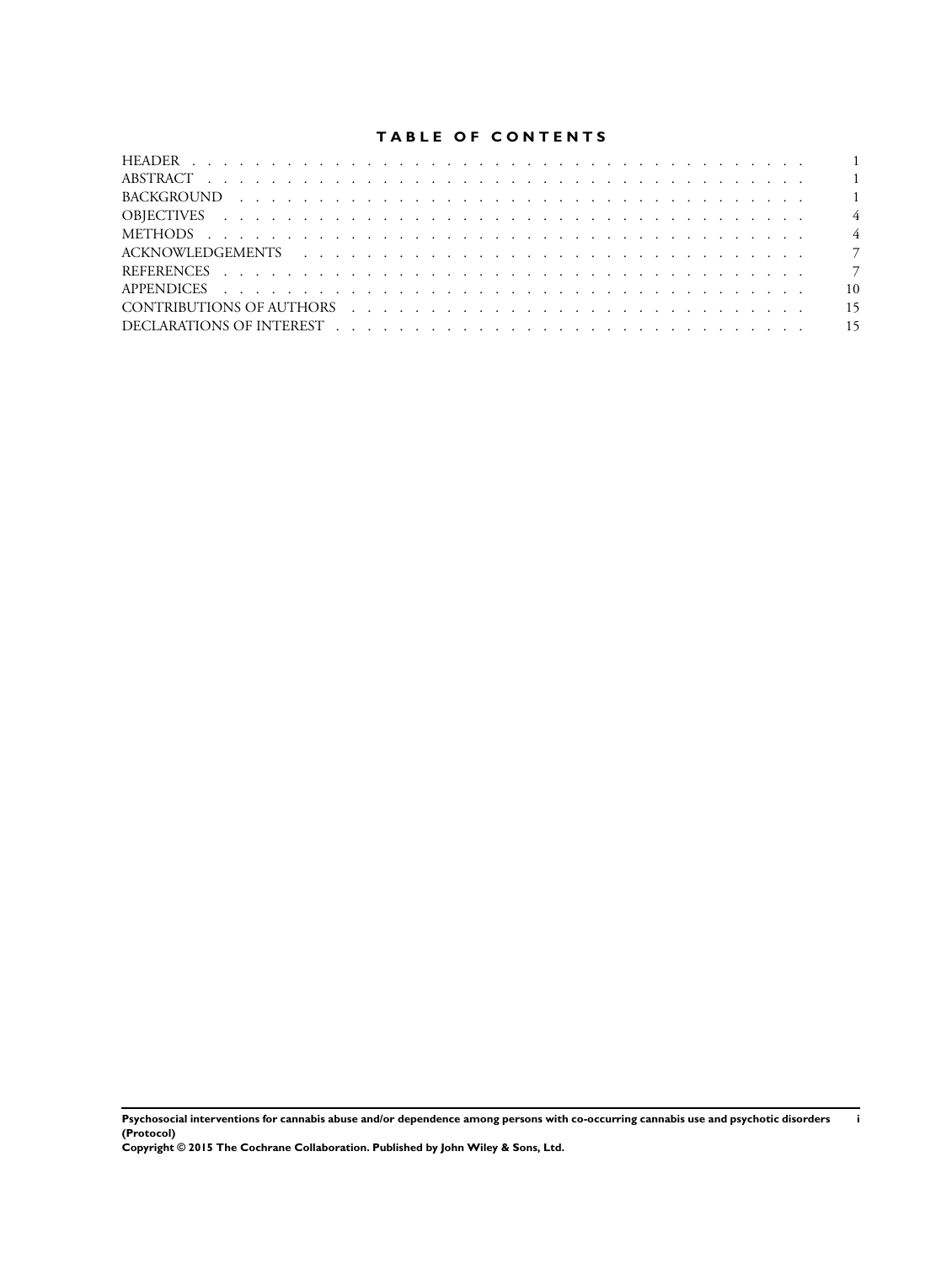**[Intervention Protocol]**

# **Psychosocial interventions for cannabis abuse and/or dependence among persons with co-occurring cannabis use and psychotic disorders**

Olukayode Abayomi<sup>1</sup>, Adegoke Oloruntoba Adelufosi<sup>2</sup>

<sup>1</sup>Psychiatry, Ladoke Akintola University Teaching Hospital, Ogbomoso, Nigeria. <sup>2</sup>Community Mental Health Program, Northern Regional Health Authority, Manitoba, Canada

Contact address: Olukayode Abayomi, Psychiatry, Ladoke Akintola University Teaching Hospital, P.M.B 4007, Ogbomoso, Oyo, 210214, Nigeria. [abayomikay@gmail.com.](mailto:abayomikay@gmail.com)

**Editorial group:** Cochrane Drugs and Alcohol Group. **Publication status and date:** New, published in Issue 1, 2015.

**Citation:** Abayomi O, Adelufosi AO. Psychosocial interventions for cannabis abuse and/or dependence among persons with cooccurring cannabis use and psychotic disorders. *Cochrane Database of Systematic Reviews* 2015, Issue 1. Art. No.: CD011488. DOI: 10.1002/14651858.CD011488.

Copyright © 2015 The Cochrane Collaboration. Published by John Wiley & Sons, Ltd.

# **A B S T R A C T**

This is the protocol for a review and there is no abstract. The objectives are as follows:

To assess the effectiveness of psychosocial interventions for treating cannabis abuse or dependence compared to no intervention or a different psychosocial intervention on reducing the use of cannabis in persons with co-occurring psychotic disorders.

# **B A C K G R O U N D**

# **Description of the condition**

Cannabis contains the active ingredient delta-9-tetrahydrocannabinol which is available in the flowering tops, leaves and parts of the *Cannabis sativa* plant [\(UNODC 2007](#page-8-0)). According to the World Health Organization (WHO), the global 12-month prevalence of cannabis (2.5%) is higher than cocaine (0.2%) and opiates (0.2%) [\(WHO 2013](#page-8-0)). The highest rate of cannabis use is reported in North America (10.7%), followed by Oceania and Africa with a range of 3.8% to 10.4% of the population ([UNODC 2012](#page-8-0)). Cannabis is the third most common type of drug dependence. In the United States, the annual prevalence of cannabis abuse and dependence is estimated at 1.8 %. Among cannabis users, dependence is as high as 9%. In persons with psychosis, higher prevalence rates (up to 22.5%) for cannabis misuse has been reported [\(Green 2005\)](#page-8-0).

The two internationally recognised definitions of cannabis abuse or dependence, which are similar in most aspects, are the Diagnostic and Statistical Manual of Mental Disorders (DSM V) [\(APA](#page-8-0) [2013](#page-8-0)) and the International Classification of Diseases, tenth edition (ICD-10 )([WHO 2009\)](#page-8-0). DSM V defines cannabis use disorder as a problematic pattern of cannabis use leading to clinically significant impairment or distress. This is classified as mild, moderate or severe, depending on the number of symptoms involved. In ICD-10 [\(WHO 2009](#page-8-0)), the equivalent condition is described as harmful use or dependence according to severity of symptoms. Some of the clinical features include tolerance, withdrawal and loss of control. Cannabis use disorder was earlier classified as cannabis abuse and dependence by DSM IV ([APA 1994\)](#page-8-0).

**Psychosocial interventions for cannabis abuse and/or dependence among persons with co-occurring cannabis use and psychotic disorders 1 (Protocol)**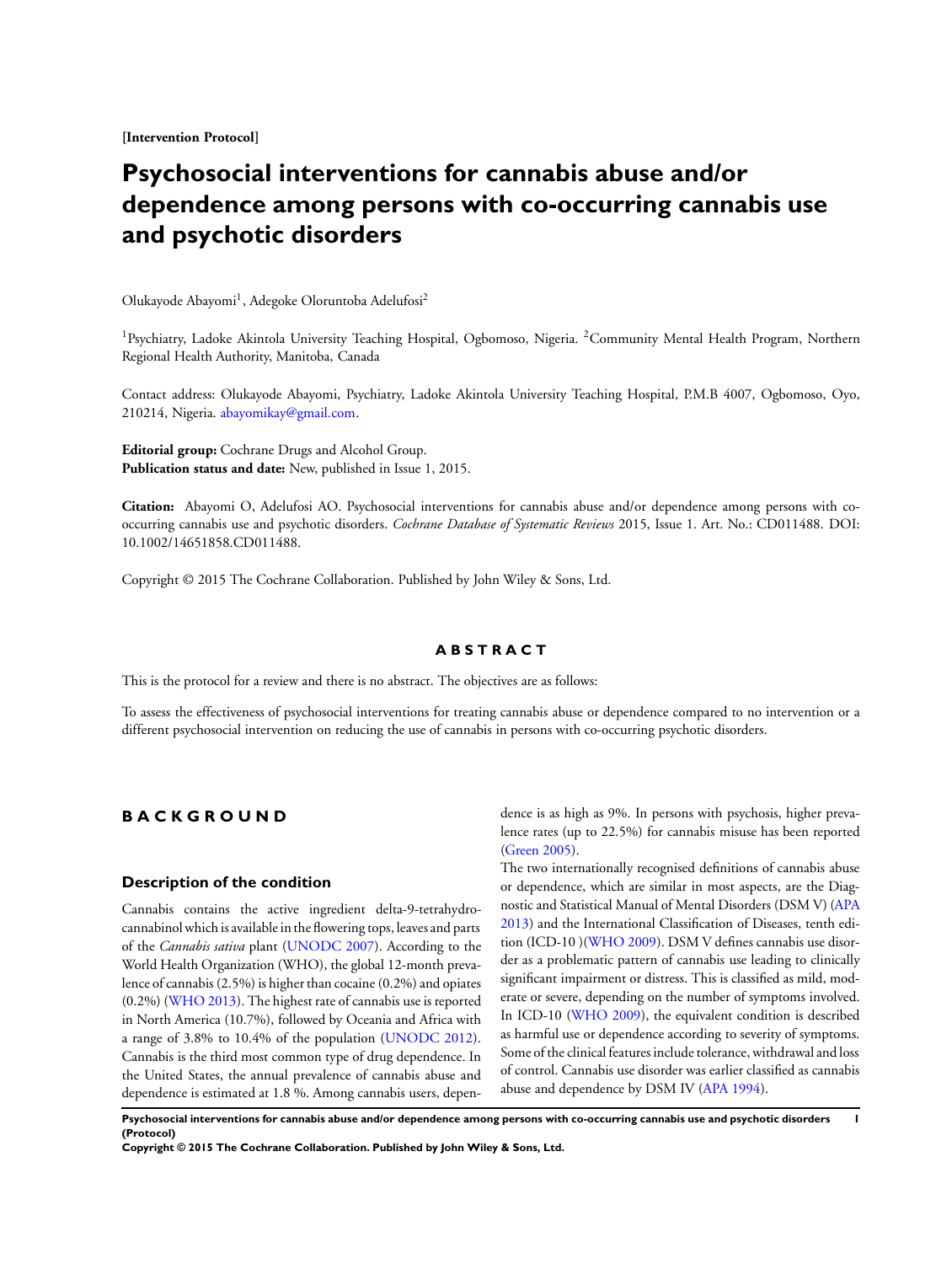Cannabis use may co-occur with psychotic disorders which include symptoms like delusions, hallucinations, and disorganised speech, abnormal psychomotor behaviour and negative symptoms. Persons with cannabis use disorders have been observed to have acute and chronic effects including perceptual distortions, psychosis, adverse social, legal and personal consequences ([Hall 2009;](#page-8-0) [NIDA](#page-8-0) [2010](#page-8-0)). High prevalence rates of co-occurring cannabis use and psychotic disorders have been reported in previous studies ([Addington](#page-8-0) [2006](#page-8-0); [Barnett 2007;](#page-8-0) [Moore 2007;](#page-8-0) [Weich 2009\)](#page-8-0).

In some individuals, cannabis may induce psychoses which remit following abstinence. This form of co-occurrence is transient and may be different from persons with co-occurring persistent psychotic disorders. Cannabis use impacts psychotic disorders in several ways. Its consumption has been reported to exacerbate positive and negative symptoms, trigger relapse and negatively influence the course and outcome of illness [\(Castle 2013](#page-8-0)). In view of this, it has been suggested that nonconsumption of cannabis may protect against relapse in persons with schizophrenia [\(San 2013](#page-8-0)). Cannabis use also impacts on cognitive functioning of persons with schizophrenia ([Rabin 2013\)](#page-8-0). Age of onset of cannabis use may predict age of onset of psychotic disorders ([Galvez-Buccollini](#page-8-0) [2013](#page-8-0)). The most severe form of psychotic disorder is schizophrenia. This is a chronic disorder with a low incidence rate of 0.16 to 0.54/1000 and relatively high prevalence rate of 1.4 to 4.6/ 1000 depending on diagnostic criteria and population examined [\(Knapp 2004;](#page-8-0) [Jablensky 2003\)](#page-8-0). Schizophrenia-related psychosis has been associated with cannabis use. Studies have shown that persons with schizophrenia-related psychosis are more likely to use cannabis than the general population. According to a recent hospital-based study, 33.6% of persons with schizophrenia used cannabis and up to 88% of users were dependent ([Lejoyeux 2014](#page-8-0)). This mirrors the global burden of disease (GBD 2010) study that found that cannabis use accounted for 7000 disability ad-justed life years (DALYs) or 0.04% of schizophrenia ([Degenhardt](#page-8-0) [2013](#page-8-0)). The possible contribution of cannabis to the development of schizophrenia-related psychosis has also been documented. For instance, a literature review concluded that cannabis use doubled the risk of schizophrenia onset in adolescence [\(Arsenault 2004](#page-8-0)). A clinically relevant feature of cannabis use in schizophrenia is cannabis withdrawal. This may contribute to relapse and impacts on persons with comorbidity [\(Boggs 2013](#page-8-0)). Although studies reveal that cannabis use is consistently associated with psychosis, more evidence on direction of causality and level of risk is needed in view of some conflicting findings ([Minozzi 2010](#page-8-0)). The relationship between cannabis and psychosis may be modulated by some environmental and genetic factor [\(Parakh 2013](#page-8-0)). For example, in the genetics and psychosis study, the risk of psychosis was reported to be five times higher with high potency cannabis ([Di](#page-8-0) [Forti 2013\)](#page-8-0). Also, significant interactions with AKT1 rs2494732 genetype with resultant deficits in task performance was reported when cannabis use preceded the onset of psychosis ([Ozaita 2007;](#page-8-0) [Van Winkel 2011\)](#page-8-0). In another study, vulnerability to psychosis

was found to be mediated by specific gene environment interactions including cannabis use [\(Smeets 2012\)](#page-8-0).

Various neurobiological and neurochemical findings suggest a causal link between cannabis and schizophrenia-related psychosis. For example, tetrahydrocannabinoids, the main metabolite of cannabis, promotes release of dopamine which has been linked to psychosis ([Thompson 2013](#page-8-0)). Also, cannabinoids may have a direct effect on thalamic activity leading to psychosis ([Vukadinovic](#page-8-0) [2013](#page-8-0)). Factors contributing to continued use of cannabis concomitantly with psychotic disordersinclude peer influence and its use to overcome positive and negative symptoms (e.g. amotivation) of psychotic disorders. Two common hypotheses explain this phenomenon of comorbidity between substance use and mental disorders, namely the self medication and shared vulnerability hypotheses ([Kessler 1996](#page-8-0)).

# **Description of the intervention**

Psychosocial interventions are a broad range of interventions that emphasise psychological or social factors (e.g. family therapy) rather than biological factors (e.g. medications) [\(Ruddy 2005](#page-8-0)). They may be delivered at the individual, family or group level [\(WHO 2009a\)](#page-8-0). Only validated psychosocial interventions will be included in this study. All types of psychosocial interventions targeting persons with cannabis will be included in this review.

According to the literature ([Danovitch 2012](#page-8-0)), such psychosocial interventions include:

1. Cognitive behavioural therapy

This form of treatment was proposed by Aaron Beck in the 1980s. It is based on the premise that disorders are attributable to a person's perception of events rather than the events themselves. These distortions in cognitive thinking are related to self, world and future. There is an emphasis on eliciting and restructuring illogical thinking processes. It involves both the therapists and patients and focuses on resolving current problems while acquiring new skills [\(Semple 2005\)](#page-8-0). In achieving this aim, varying behavioural and cognitive techniques may be used. The behavioural techniques involve activity scheduling, exposure, graded assignments, response prevention, distraction, relaxation training and assertiveness training. The cognitive techniques involve automatic thought identification, thought rehearsal and psychoeducation.

# 2. Motivational therapy

This form of psychosocial intervention is aimed at helping the patient become motivated to stop using psychoactive substances [\(Miller 1991\)](#page-8-0). This is often based on the stages of change model proposed by Prochaska and Diclemente [\(Prochaska 1983](#page-8-0)). It involves helping clients to negotiate different levels of change. This begins from the stage of precontemplation through contemplation, preparation, action, maintenance and termination. The techniques of motivational interviews includes empathy, nonjudgmental approach, and rolling with resistance. Motivational therapy

**Psychosocial interventions for cannabis abuse and/or dependence among persons with co-occurring cannabis use and psychotic disorders 2 (Protocol)**

**Copyright © 2015 The Cochrane Collaboration. Published by John Wiley & Sons, Ltd.**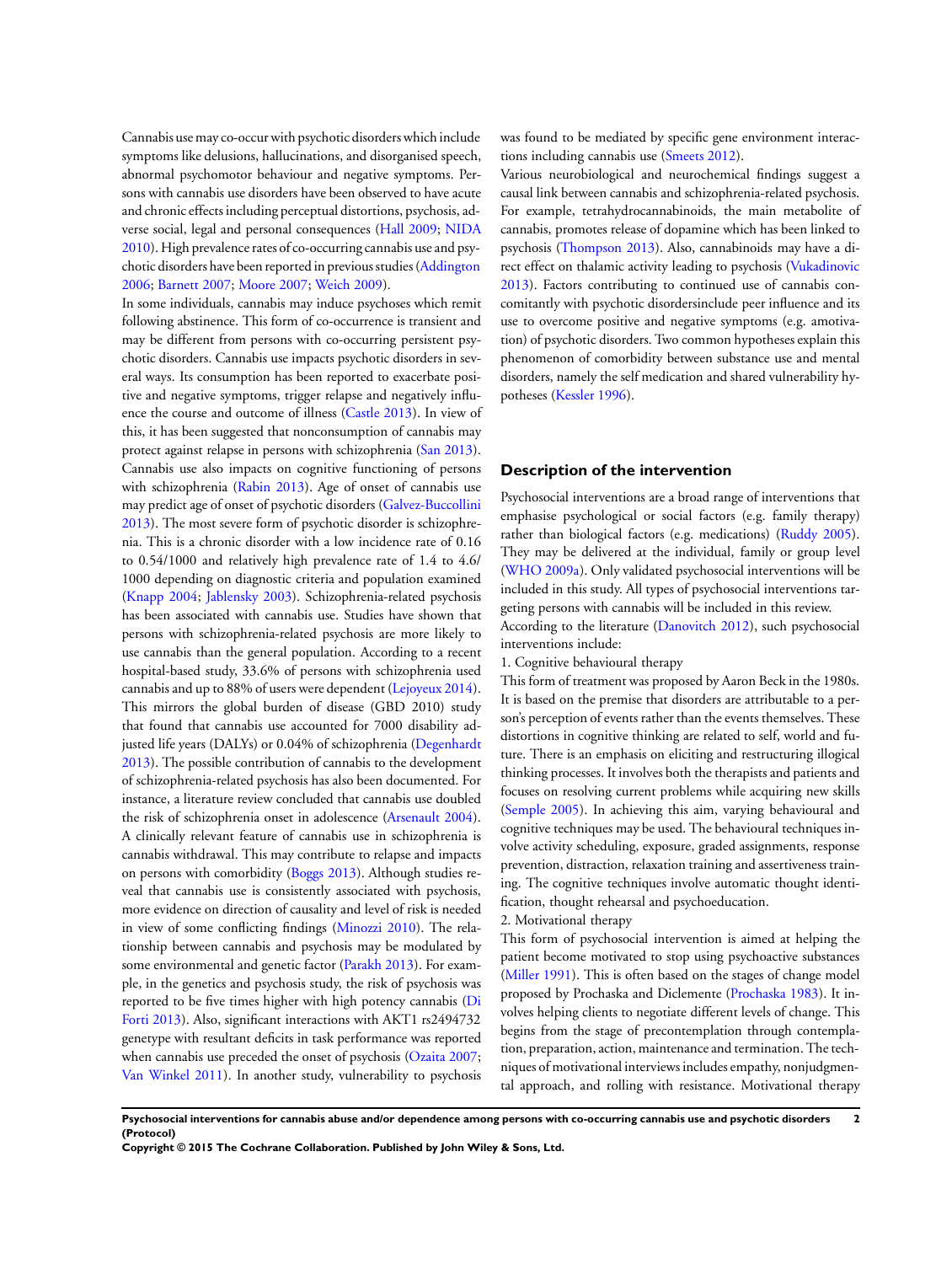may be required in different phases of interactions with clients including recruitment, retention, progress, process, and outcomes. The key characteristics are best described by the acronym FRAMES [\(Miller 1993](#page-8-0)):

Personalised feedback or assessment results detailing the target behaviour and associated effects and consequences on the individual

- Emphasising the individual's personal responsibility for change
- Giving advice on how to change  $\bullet$
- Providing a menu of options for change

Expressing empathy through behaviours conveying caring, understanding and warmth

Emphasising self efficacy for change and instilling hope that change is not only possible but also within reach.

3. Contingency management

This is based on the principle of operant conditioning which suggests that substance use is maintained partly by a chemical (dopamine relapse) and behavioural reward system (e.g. social relationships) ([Stitzer 2006\)](#page-8-0). This treatment reorganises the patient's environment to increase reinforcement for abstinence and reduce reinforcement for drug use. In order to unlearn drug-related behaviours, contingency management uses reinforcement techniques whereby substance use may lead to a loss of reinforcement, while reduction or abstinence leads to positive reinforcement i.e. payment of money or tokens to individuals.

#### 4. Counselling

This involves providing information and advice to substance abusers. It may include elements of cognitive behavioural, psychodynamic and person-centred approaches. In non-directive counselling, the patient plays an active role in deciding themes and exploring emotional and cognitive conflicts, while the therapist is passive and does not provide feedback nor advice [\(Puri 2009\)](#page-8-0). 5. Social network behaviour therapy

This is founded on the recognition of the impact of one's social environment on substance use ([UKATT 2001\)](#page-8-0). The therapist offers advice and feedback with a view to helping the patient maximise positive social support. The involvement of significant others (e.g. family members) may positively influence the patient's level of substance use ([Puri 2009\)](#page-8-0).

# 6. Twelve step approach

In this approach, persons with substance use disorders meet regularly to discuss and apply the principles of a twelve step ideology in order to achieve and maintain drug-free lifestyles. Although originally conceived as a self help scheme, it may also be facilitated by a therapist as part of comprehensive drug treatment available for patients at drug rehabilitation centres. Twelve step facilitation is a manual driven, structured programme delivered to individuals over a period of 12 to 26 weeks ([Nowinski 1992\)](#page-8-0). The use of twelve step programmes by groups such as Narcotics Anonymous

has been identified as effective as other approaches (e.g. cognitive behavioural therapy) in meeting the goal of abstinence among persons with substance abuse problems [\(Ouimette 1997](#page-8-0)).

7. Family oriented therapy

This is based on the recognition of the role of family members in encouraging or discouraging the initiation and/or maintenance of substance use in individuals ([Stanton 1997](#page-8-0)). For example, close parental relationships have been associated with reduced rates of risky substance use in some persons [\(Padila-Walker 2008](#page-8-0)). This has led to the involvement of family members in treatment. Approaches used vary widely. These include family psychoeducation, family or behavioural couples therapy, parenting education, parent-child therapy and reunification therapy ([McGillicuddy 2001](#page-8-0)). 8. Brief intervention

This is a time bound intervention delivered in different settings with the aim of reducing risky substance use or increasing motivation for treatment. It involves providing counsel or advice or teaching behavioural skills during interactions between healthcare professionals and patients. It has been reported to be time efficient and cost effective in persons at low to moderate risk [\(Babor 2007](#page-8-0)). 9. Relapse prevention

In relapse prevention, people who abuse drugs are helped to develop skills to identify and avoid drug taking cues or triggers in the individual's internal or external environments. They may be trained to use a range of cognitive and behavioural strategies to cope effectively with these situations ([Carroll 1996\)](#page-8-0). It deals with factors influencing relapse such as craving, outcome expectancies, self efficacy, motivation, and emotional states. Several models of relapse prevention exist.

10. Community reinforcement approach

In this approach, the emphasis is placed on adjustments to environmental factors (e.g. work, recreation) in order to develop a more satisfying and rewarding lifestyle that is better than substance use [\(Miller 1991](#page-8-0)).

# **How the intervention might work**

Psychosocial interventions are grounded in various theoretical models e.g. theory of change which may apply to both psychotic and non-psychotic substance using populations. In contrast to pharmacological treatments, psychotherapeutic interventions are not specific to psychoactive substances. Varying reasons have been provided for the potentially positive outcomes resulting from the use of psychosocial interventions in persons with substance use. These include shaping, operant conditioning and modelling. For example, behaviours may be modified by use of rewards [\(Dutra](#page-8-0) [2008](#page-8-0); [Semple 2005](#page-8-0)). Some of the techniques include information giving, client focused discussions and use of problem solving approaches. According to the transtheoretical model, motivational counselling may be a basis for relapse prevention strategies and facilitate treatment retention ([Prochaska 1992](#page-8-0)) which are major challenges in persons with comorbid psychotic disorders [\(Hunt](#page-8-0)

**Psychosocial interventions for cannabis abuse and/or dependence among persons with co-occurring cannabis use and psychotic disorders 3 (Protocol)**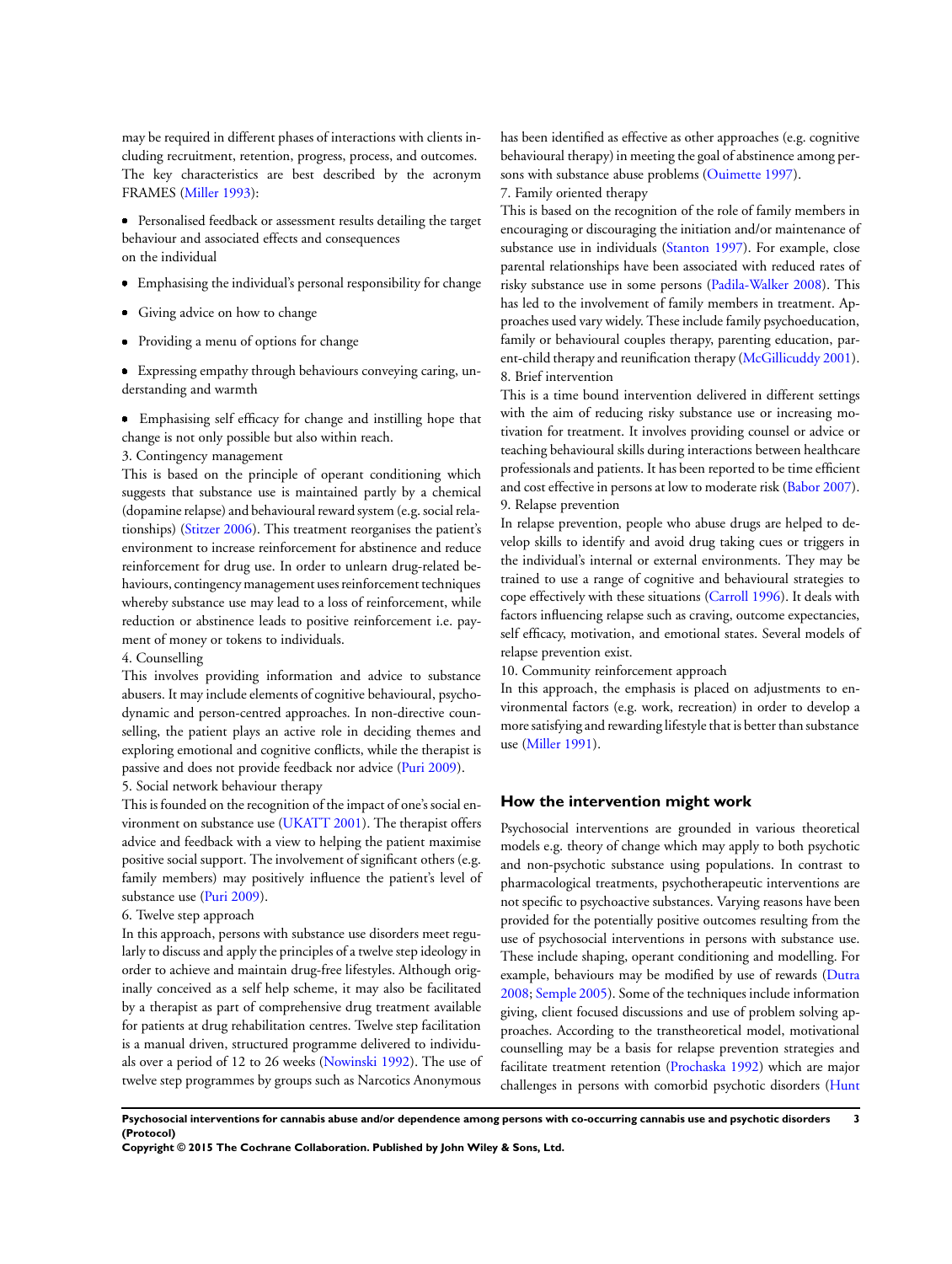[2002](#page-8-0)). These strategies are particularly relevant to persons with co-occurring psychotic disorders who may require prolonged and intensive treatments. In persons with psychotic disorders, psychosocial interventions also play an important role in resolving intrapsychic conflicts, changing abnormal thought and behaviour patterns, and improving coping styles [\(Semple 2005\)](#page-8-0). These could facilitate abstinence and prevent relapse in persons with cannabis and co-occurring psychotic disorders.

# **Why it is important to do this review**

Treatment outcomes for persons with co-occurring cannabis use and psychotic disorders depend on certain factors e.g. perception and attitude to substance use and expectancies which may differ from persons without psychotic disorders [\(Hides 2009;](#page-8-0) [Thornton](#page-8-0) [2012](#page-8-0)).In addition, poor insight, cognitive deficits, negative symptoms and stigma associated with mental illness may significantly influence the effectiveness and range of psychotherapeutic interventions available for persons with co-occurring disorders. In view of these, the effective treatment for cannabis use in persons with comorbid psychotic disorders may differ from those without similar comorbidity. Therefore a review of specific interventions targeting this special population is required ([Hjorthoj 2009\)](#page-8-0).

The Cochrane Drugs and Alcohol Group has conducted several reviews of psychosocial interventions on a range of substances, such as opioids [\(Amato 2011;](#page-8-0) [Mayet 2005](#page-8-0)), alcohol [\(Kaner 2007;](#page-8-0) [Mcqueen 2011](#page-8-0)), cocaine [\(Knapp 2007](#page-8-0)) and in special groups including, for example, pregnant women ([Lui 2008](#page-8-0)). Although there is a recent review exploring psychosocial interventions for broad groups of substances in persons with severe mental illness [\(Hunt](#page-8-0) [2013](#page-8-0)), the use of varying psychosocial interventions for specific substances made comparisons difficult. Also, the [Hunt 2013](#page-8-0) review did not include some forms of clinically relevant psychotic disorders associated with Cannabis use e.g. affective disorders and substance induced psychosis. Clinically important subgroups, for example, cannabis abuse versus dependence, and first episode psychosis versus others are also needed [\(Hunt 2013](#page-8-0)). In view of these, it is important to undertake a review of evidence for psychosocial interventions in the treatment of cannabis abuse and/or dependence among persons with co-occurring psychotic disorders.

# **O B J E C T I V E S**

**M E T H O D S**

To assess the effectiveness of psychosocial interventions for treating cannabis abuse or dependence compared to no intervention or a different psychosocial intervention on reducing the use of cannabis in persons with co-occurring psychotic disorders.

# **Criteria for considering studies for this review**

### **Types of studies**

Randomised controlled trials or quasi-randomised controlled trials (these include trials where randomisation cannot be ruled out, and where allocation is known but is not considered strictly random).

# **Types of participants**

# Inclusion criteria:

• Persons with co-occurring cannabis abuse/dependence and psychotic disorders. This refers to persons with cannabis abuse or dependence meeting criteria for psychosis in the context of DSM V or ICD 10 disorders, including brief psychotic disorder, schizophrenia, schizophreniform disorders, schizoaffective disorders, delusional disorder and psychotic disorder, not otherwise specified.

• Setting: residential and outpatient facilities in primary, secondary, and tertiary care settings.

Exclusion criteria:

• Persons without psychotic disorders.

#### **Types of interventions**

Psychosocial interventions include "any non-pharmacological intervention carried out in a therapeutic context at an individual, family or group level" [\(WHO 2009a\)](#page-8-0). It may include motivational enhancement therapy, twelve step facilitation, community reinforcement, self help groups, cognitive behaviour therapy, contingency management, social skills training, family involvement, peer support/counselling, or vocational/educational counselling. Comparisons will include no intervention, treatment as usual, or different psychosocial interventions.

# **Types of outcome measures**

#### **Primary outcomes**

- 1. Use of cannabis at the end of treatment, as measured by:
- any biological marker of cannabis metabolites provided in

original studies (e.g. urine drug screen or hair analysis);

• self reported use of cannabis.

#### **Secondary outcomes**

• Related to cannabis use

i) Severity of cannabis dependence, as measured by any validated scale such as the Addiction Severity Index etc.

ii) Motivation/confidence to change cannabis use

**Psychosocial interventions for cannabis abuse and/or dependence among persons with co-occurring cannabis use and psychotic disorders 4 (Protocol)**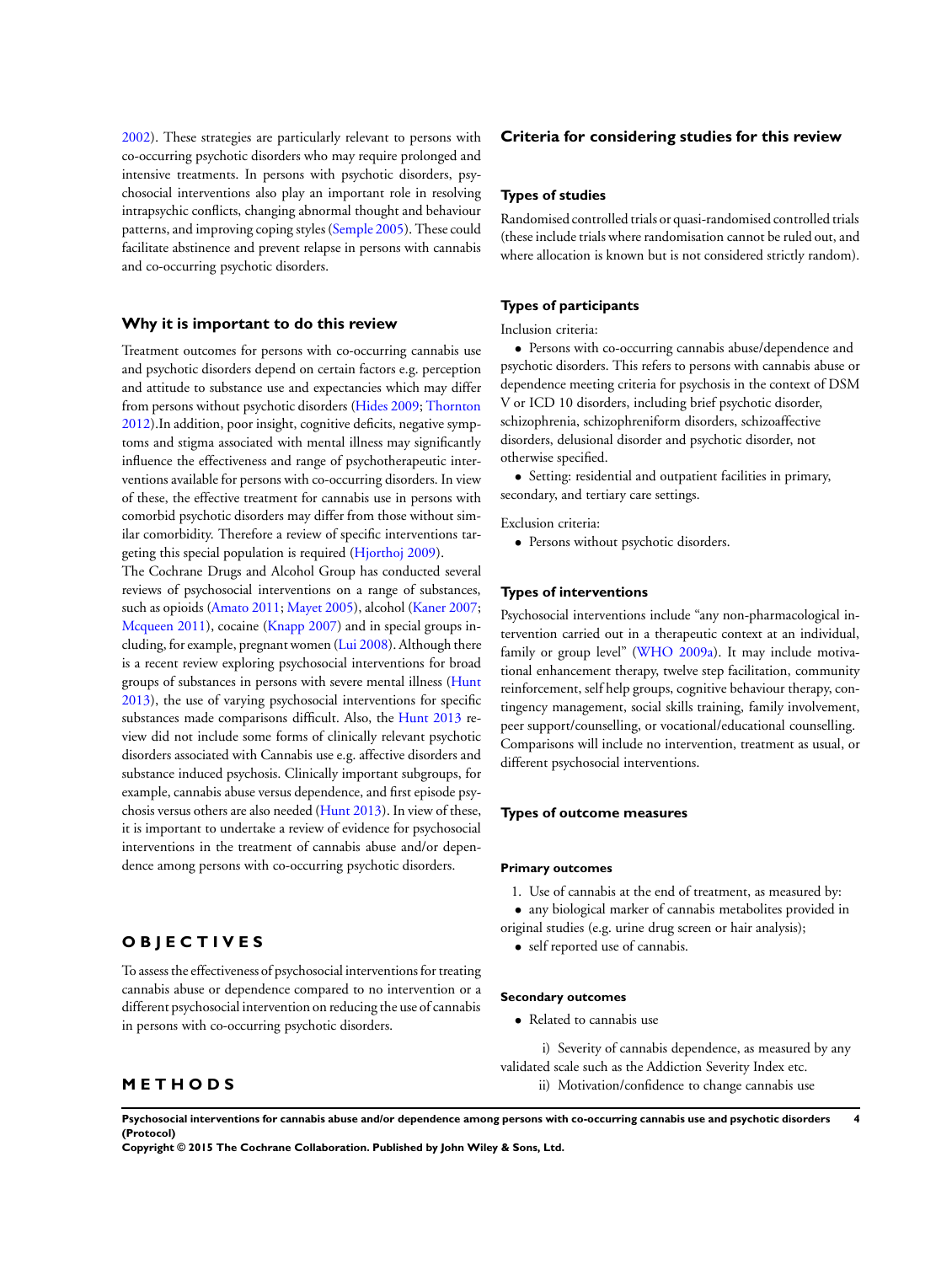• Related to co-occurring psychotic disorder

i) Severity of psychotic symptoms measured with instruments, e.g. Brief Psychiatric Rating Scale

• Others

i) Adverse outcomes, as measured by:

a) perceptual distortions (time distortion, and impaired short-term memory and attention)

> b) increase in anxiety or sleep disturbance ii) Adherence, as measured by:

a) attendance at sessions

iii) Retention in treatment, as measured by: a) number of participants who dropped out

# **Search methods for identification of studies**

# **Electronic searches**

The search will incorporate a number of methods to identify completed or ongoing studies.

We will obtain relevant trials from the following sources.

- Electronic Bibliographic Databases
- i) The Cochrane Central Register of Controlled Trials (CENTRAL- *The Cochrane Library*, most recent) which includes

the Cochrane Drugs and Alcohol Groups Specialised Register

- ii) PubMed (from 1966 to present)
- iii) EMBASE (from 1988 to present)

iv) CINAHL Cumulative Index to Nursing and Allied Health Literature (1982 to present)

v) PsychINFO (1872 to present)

vi) ERIC (Education Resources Information Centre,

- (January 1966 to present)
	- vii) All EBM Reviews (1991 to present, Ovid Interface)

viii) AMED (Allied & Alternative Medicine) 1985 to

present)

ix) ASSIA (Applied Social Sciences Index & Abstracts (1960 to present)

- x) LILACS (Jan 1982 to present)
- xi) National Register
- xii) Web of Science (1900 to present)
- Electronic Grey Literature Databases
	- i) Dissertation Abstract
	- ii) Index to Theses

We will search databases using a strategy developed incorporating the filter for the identification of RCTs ([Higgins 2011\)](#page-8-0), combined with selected MeSH terms and free text terms relating to cannabis abuse/dependence. We will translate the PubMed search strategy into the other databases using the appropriate controlled vocabulary, as applicable. The search strategy for PubMed is shown in [Appendix 1.](#page-11-0)

We will search for ongoing clinical trials and unpublished studies via Internet searches on the following websites.

- 1. www.controlled-trials.com
- 2. www.clinicalstudyresults.org
- 3. www.centrewatch.com

# **Searching other resources**

We will also:

- 1. search references of the articles obtained;
- 2. search conference proceedings likely to contain studies relevant to the review; and

3. contact investigators and relevant study authors to seek information about unpublished or incomplete trials.

We will include non-English language literature searches and we will assess studies with English abstracts for inclusion. When considered likely to meet inclusion criteria, we will translate such studies.

# **Data collection and analysis**

# **Selection of studies**

Authors AO and AOA will independently inspect the study citations identified from the search. We will identify potentially relevant abstracts, order full papers and reassess these for inclusion and methodological quality. Where the authors disagree, the final decision will be made by consensus with the involvement of another member of the review team (EE).

# **Data extraction and management**

Two authors (OA, AOA) will independently extract data from included studies. We will contact the authors of studies for any necessary clarification.

We will extract data onto standard, simple forms. We will use a data collection form template as used by the Cochrane Drugs and Alcohol Group (as shown in [Appendix 2\)](#page-12-0). One author will collate and enter data into Review Manager ([RevMan 2014](#page-8-0)).

# **Assessment of risk of bias in included studies**

The authors will independently assess risk of bias in accordance with the Cochrane Collaboration's recommendation for evaluating the risk of bias in included studies ([Higgins 2011\)](#page-8-0). The recommended approach for assessing risk of bias in studies included in Cochrane Reviews is a two-part tool, addressing seven specific

**Psychosocial interventions for cannabis abuse and/or dependence among persons with co-occurring cannabis use and psychotic disorders 5 (Protocol)**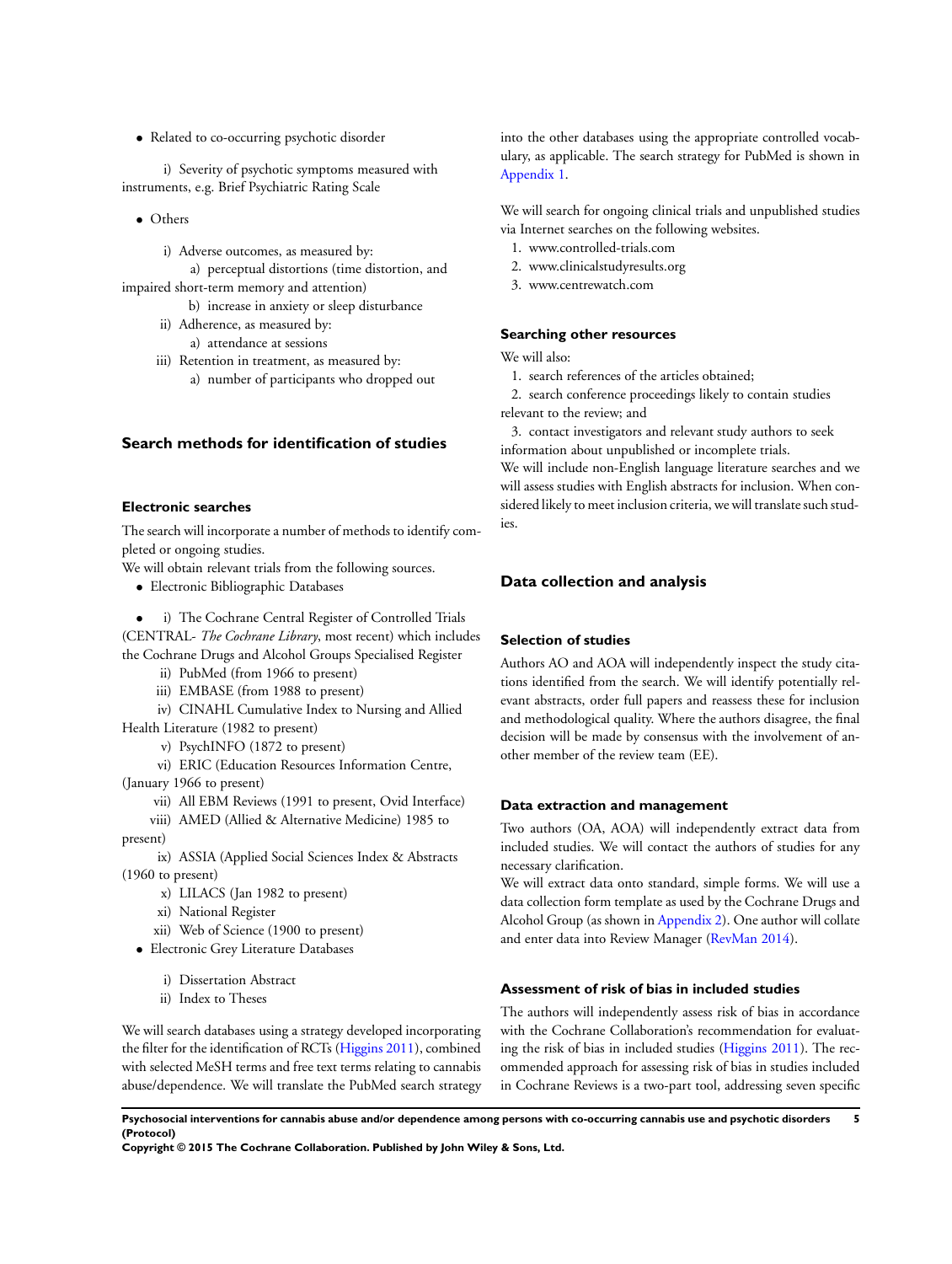domains, namely sequence generation and allocation concealment (selection bias), blinding of participants and providers (performance bias), blinding of outcome assessor (detection bias), incomplete outcome data (attrition bias), selective outcome reporting (reporting bias), and other sources of bias. The first part of the tool involves describing what was reported to have happened in the study. The second part of the tool involves assigning a judgement relating to the risk of bias for that entry. To make these judgments we will use the criteria indicated by the *Cochrane Handbook for Systematic Reviews of Interventions*, adapted to the addiction field [\(Higgins 2011\)](#page-8-0).

We will consider blinding of participants, personnel and outcome assessor (avoidance of performance bias and detection bias) separately for objective outcomes (e.g. drop out, use of substance of abuse measured by urine-analysis, subjects relapsed at the end of follow up, subjects engaged in further treatments) and subjective outcomes (e.g. duration and severity of signs and symptoms of withdrawal, patient self reported use of substance, side effects). We will assess the risk of bias, in each domain and overall, and categorise each domain as either:

1. low risk of bias: plausible bias unlikely to seriously alter the results;

2. high risk of bias: plausible bias that seriously weakens confidence in the results; or

3. unclear risk of bias.

If the raters disagree, the final rating will be made by consensus with the involvement of another member of the review team. Where inadequate details of randomisation and other characteristics of trials are provided, we will contact the authors of the studies in order to obtain further information.

We will consider incomplete outcome data (avoidance of attrition bias) for all outcomes. The 'Risk of bias' tool from the Cochrane Drug and Alcohol Group is shown in [Appendix 3.](#page-13-0)

#### **Measures of treatment effect**

# **Binary data**

For binary outcomes we will calculate the risk ratio (RR) and its 95% confidence interval (CI). For statistically significant results we will calculate the number needed to treat/harm statistic (NNT/ NNH) and its 95% CI, taking account of the event rate in the control group.

# **Continuous data**

#### **Summary statistic**

For continuous outcomes we will estimate a weighted mean difference (WMD) between groups. We will calculate WMDs and 95% CIs comparing the mean score differences from the end of treatment to baseline for each group. We will also use the standardised mean difference (SMD) when different scales or way to measure the same outcomes (e.g. quality of life) are used in different studies.

### **Endpoint versus change data**

Where both final endpoint data and change data are available for the same outcome category, we will only present final endpoint data, as it is more clinically relevant. Where studies report only change data, we will contact authors for endpoint figures, but if endpoint data are unavailable, we will report change data.

#### **Skewed data**

Continuous data on clinical and social outcomes are often not normally distributed. To avoid the pitfall of applying parametric tests to non-parametric data, we will apply the following standards to all data before inclusion: (a) standard deviations and means are reported in the paper or obtainable from the authors; (b) when a scale starts from the finite number zero, the standard deviation, when multiplied by two, is less than the mean (as otherwise the mean is unlikely to be an appropriate measure of the centre of the distribution; (c) if a scale starts from a positive value (such as PANSS which can have values from 30 to 210) the calculation described above will be modified to take the scale starting point into account. In these cases skew is present if 2SD > (S - S min), where S is the mean score and S min is the minimum score. Endpoint scores on scales often have a finite start and end point and these rules can be applied. When continuous data are presented on a scale which includes a possibility of negative values (such as change data), it is difficult to tell whether data are skewed or not. Skewed data from studies of less than 200 participants will be entered in additional tables rather than into an analysis. Skewed data pose less of a problem when looking at means if the sample size is large and will be entered into syntheses.

# **Unit of analysis issues**

If all arms in a multi-arm trial are to be included in the metaanalysis and one treatment arm is to be included in more than one of the treatment comparisons, we will then divide the number of events and the number of participants in that arm by the number of treatment comparisons made. This method avoids the multiple use of participants in the pooled estimate of treatment effect, while retaining information from each arm of the trial. It does, however, compromise the precision of the pooled estimate slightly.

# **Dealing with missing data**

Whenever possible, we would contact original investigators to request missing data. We will make explicit the assumptions of any methods used to cope with missing data. We will use sensitivity

**Psychosocial interventions for cannabis abuse and/or dependence among persons with co-occurring cannabis use and psychotic disorders 6 (Protocol)**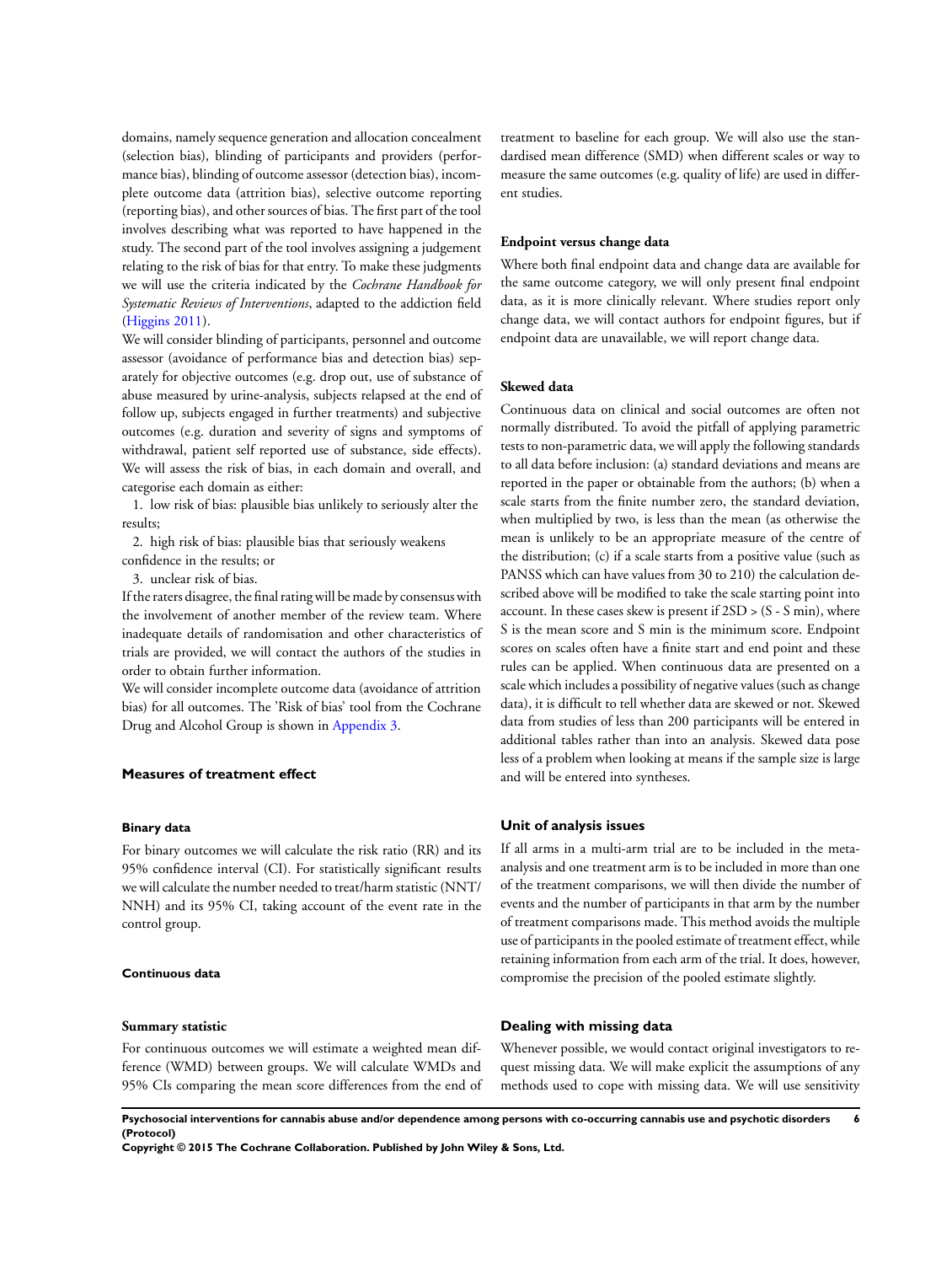<span id="page-8-0"></span>analysis to assess how sensitive results are to reasonable changes in assumptions made. The potential impact of missing data on findings of the review will be treated in the Discussion.

# **Assessment of heterogeneity**

We will test the presence of heterogeneity between the trials using the  $I^2$  statistic and Chi<sup>2</sup> test. A P value of the Chi<sup>2</sup> test less than 0.10 indicates significant heterogeneity (Higgins 2011).

# **Assessment of reporting biases**

We will use a funnel plot (plot of the effect estimate from each study against the sample size or effect standard error) to assess the potential for bias related to the size of the trials, which could indicate possible publication bias.

# **Data synthesis**

We will assess the effectiveness of psychosocial interventions, first considering all types of interventions together (any type) - provided that this make any sense from a theoretical and practical perspective - and then we will assess them separately for different types of therapy (i.e. contingency management, psychodynamic approach, counselling, etc). This will include psychosocial interventions versus treatment as usual and psychosocial intervention A versus psychosocial intervention B.

We will combine the outcomes from the individual trials through meta-analysis, where possible (comparability of intervention and outcomes between trials). Based on the preliminary assumption of heterogeneity, we would apply a random-effects model.

#### **Subgroup analysis and investigation of heterogeneity**

If possible, subgroup analyses will include comparisons between men and women; residential versus outpatient facility; younger versus older persons; cannabis abuse versus cannabis dependence; first episode psychosis versus others; brief psychotic disorders versus others; trained people delivering the intervention versus nontrained people; and duration of contact between patient and deliverer of intervention. In order to minimise the likelihood of heterogeneity, either as a result of methodological diversity (e.g. studies with markedly different durations of follow-up timelines) or clinical diversity (e.g. patient characteristics), we will utilise the strategies stated in section 9.5.3 of the *Cochrane Handbook Systematic Reviews of Interventions* for addressing heterogeneity (Higgins 2011). This includes checking again that data are correct and exploring heterogeneity.

#### **Sensitivity analysis**

To incorporate assessment in the review process we will plot the intervention effects estimates stratified for risk of bias for each relevant domain. If differences in results are present among studies at different risk of bias, we will perform a sensitivity analysis, excluding from the analysis studies with high risk of bias (defined as at least three out of five domains being categorised as 'high risk'). We will also perform a subgroup analysis for studies with low and unclear risks of bias.

# **A C K N O W L E D G E M E N T S**

Abayomi Olukayode was awarded a Reviews for Africa (Nigeria) Programme Fellowship funded by a grant from the UK Department for International Development (DFID) through the Effective Healthcare Research Consortium at the Liverpool School of Tropical Medicine. This protocol was developed in part during the Reviews for Africa Programme protocol Development course organised by the Nigerian Branch of the South African Cochrane Centre, March, 2014.

# **R E F E R E N C E S**

# **Additional references**

#### **Addington 2006**

Addington J, Addington D. Patterns, predictors and impact of substance use in early psychosis: a longitudinal study. *Acta Psychiatrica Scandinavia* 2006;**115**:304–9.

# **Amato 2011**

Amato L, Minozzi S, Davoli M, Vecchi S, Ferri M, Mayet S. Psychosocial and pharmacological treatments versus pharmacological treatments for opioid detoxification. *Cochrane Database of Systematic Reviews* 2011, Issue 9. [DOI: 10.1002/14651858.CD005031.pub3]

#### **APA 1994**

American Psychiatric Association. *Diagnostic and Statistical Manual of Mental Disorders*. Fourth. Washington DC: American Psychiatric Press, 1994.

# **APA 2013**

APA. *Diagnostic and Statistical Manual of Mental Disorders*. Fifth. Washington DC: American Psychiatric Press, 2013.

### **Arsenault 2004**

Arseneault L, Cannon M, Witton J, Murray RM. Causal association between cannabis and psychosis: examination of the evidence. *British Journal of Psychiatry* 2004;**184**:110–7.

#### **Babor 2007**

Babor TF, McRee BG, Kassebaum PA, Grimaldi PL, Ahmed

**Psychosocial interventions for cannabis abuse and/or dependence among persons with co-occurring cannabis use and psychotic disorders 7 (Protocol)**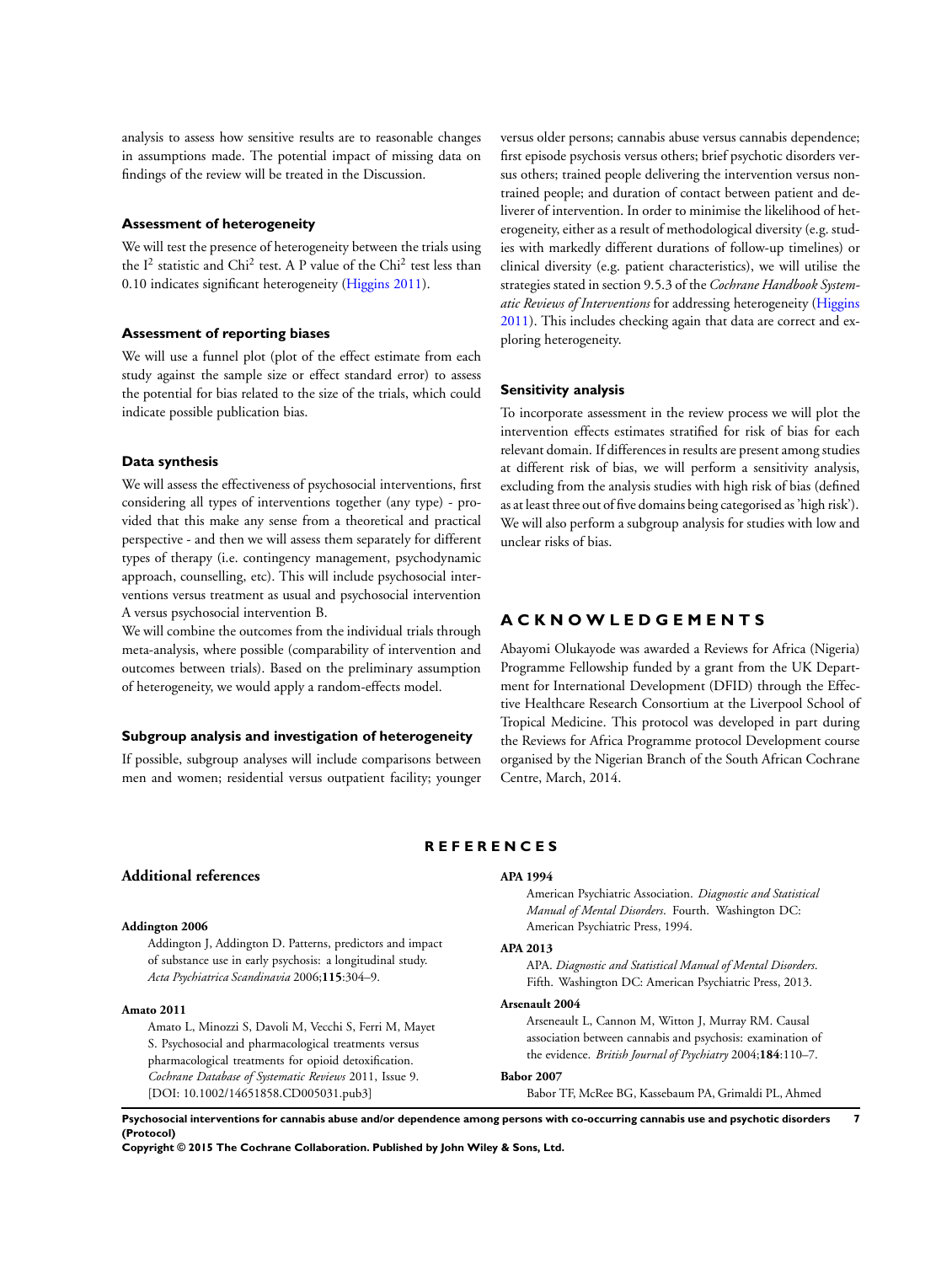K, Bray J. Screening, Brief Intervention, and Referral to Treatment (SBIRT): toward a public health approach to the management of substance abuse. *Substance abuse: official publication of the Association for Medical Education and Research in Substance Abuse* 2007;**28**(3):7–30. [PUBMED: 18077300]

#### **Barnett 2007**

Barnett JH, Werners U, Secher SM, Hill KE, Brazil R, Masson K, et al. Substance use in a population-based clinic sample of people with first-episode psychosis. *British Journal of Psychiatry* 2007;**90**:515–20.

#### **Boggs 2013**

Boggs DL, Kelly DL, Liu F, Linthicum JA, Turner H, Schroeder JR, et al. Cannabis withdrawal in chronic cannabis users with schizophrenia. *Journal of Psychiatric Research* 2013;**47**(2):240–5.

# **Carroll 1996**

Carroll KM. Relapse prevention as a psychosocial treatment approach: a review of controlled clinical trials. *Experimental and Clinical Psychopharmacology* 1996;**4**:46–51.

#### **Castle 2013**

Castle DJ. Cannabis and psychosis: what causes what?. *F1000 Medicine Reports* 2013;**5**:1.

#### **Danovitch 2012**

Danovitch I, Gorelick DA. State of the art treatments for cannabis dependence. *The Psychiatric Clinics of North America* 2012;**35**(2):309–26. [PUBMED: 22640758]

#### **Degenhardt 2013**

Degenhardt L, Ferrari AJ, Calabria B, Hall WD, Norman RE, Mcgrath J, et al. The global epidemiology and contribution of cannabis use and dependence to the global burden of disease: Results from the GBD 2010 Study. *PLoS One* 2013;**8**(10):e76635. [DOI: 10.137/ journal.pone.0076635]

#### **Di Forti 2013**

Di Forti, M, Salis H, Allegri F, Trotta A, Ferraro L, Stilo S, et al. Daily use, especially of high-potency cannabis, drives the earlier onset of psychosis in cannabis users. *Schizophrenia Bulletin* 2014;**40**(6):1509–17. [10.1093/schbul/sbt181]

# **Dutra 2008**

Dutra L, Stathopoulou G, Basden SL, Leyro TM, Powers MB, Otto MW. A meta-analytical review of psychosocial interventions for substance use disorders. *American Journal of Psychiatry* 2008;**165**:179–87.

# **Galvez-Buccollini 2013**

Galvez-Buccollini JA, Proal AC, Tomaselli V, Trachtenberg M, Coconcea C, Chun J, et al. Association between age at onset of psychosis and age at onset of cannabis use in nonaffective psychosis. *Schizophrenia Research* 2012;**139**(1-3): 157–60.

# **Green 2005**

Green B, Young R, Kavangh D. Cannabis use and misuse prevalence among people with psychosis. *British Journal of Psychiatriy* 2005;**186**:306–13.

#### **Hall 2009**

Hall W, Degenhard L. Adverse health effects of non-medical cannabis use. *Lancet* 2009;**374**:1383-91.

#### **Hides 2009**

Hides L, Kavanagh DJ, Dawe S, Young RM. The influence of cannabis use expectancies on cannabis use and psychotic symptoms in psychosis. *Drug Alcohol Review* 2009;**28**(3): 250–6.

# **Higgins 2011**

Higgins JPT, Green S (editors). Cochrane Handbook for Systematic Reviews of Interventions Version 5.1.0 [Updated March 2011]. The Cochrane Collaboration, 2011. Available from www.cochrane-handbook.org.

# **Hjorthoj 2009**

Hjorthoj C, Fohlmann A, Nordentoft M. Treatment of cannabis use disorders in people with schizophrenia spectrum disorders - a systematic review. *Addictive Behaviors* 2009;**34**(6-7):520–5. [PUBMED: 19268481]

#### **Hunt 2002**

Hunt GE, Bergen J, Bashir M. Medication compliance and comorbid substance abuse in schizophrenia: impact on community survival 4 years after a relapse. *Schizophrenia Research* 2002;**54**(3):253–64.

# **Hunt 2013**

Hunt GE, Siegfried N, Morley K, Sitharthan T, Cleary M. Psychosocial interventions for people with both severe mental illness and substance misuse. *Cochrane Database of Systematic Reviews* 2013, Issue 10. [DOI: 10.1002/ 14651858.CD001088.pub3]

#### **Jablensky 2003**

Jablensky A. *The Epidemiological Horizon. Schizophrenia*. Second Edition. Oxford: Blackwell Publishing, 2003.

#### **Kaner 2007**

Kaner EF, Beyer F, Dickinson HO, Pienaar E, Campbell F, Schlesinger C, et al. Effectiveness of brief alcohol interventions in primary care populations. *Cochrane Database of Systematic Reviews* 2007, Issue 2. [DOI: 10.1002/14651858.CD004148.pub3; PUBMED: 17443541]

# **Kessler 1996**

Kessler RC, Nelson CB, McGonagle KA, Liu J, Swartz M, Blazer DG. Comorbidity of DSM-111R major disorder in the general population: results from the US National Comorbidity Survey. *British Journal of Psychiatry Supplement* 1996;**6**(30):17–30.

# **Knapp 2004**

Knapp M, Mangalore R, Simon J. The global costs of schizophrenia. *Schizophrenia Bulletin* 2004;**30**:279–93.

# **Knapp 2007**

Knapp WP, Soares BG, Farrel M, Lima MS. Psychosocial interventions for cocaine and psychostimulant amphetamines related disorders. *Cochrane Database of Systematic Reviews* 2007, Issue 3. [DOI: 10.1002/ 14651858.CD003023.pub2; PUBMED: 17636713]

**Psychosocial interventions for cannabis abuse and/or dependence among persons with co-occurring cannabis use and psychotic disorders 8 (Protocol)**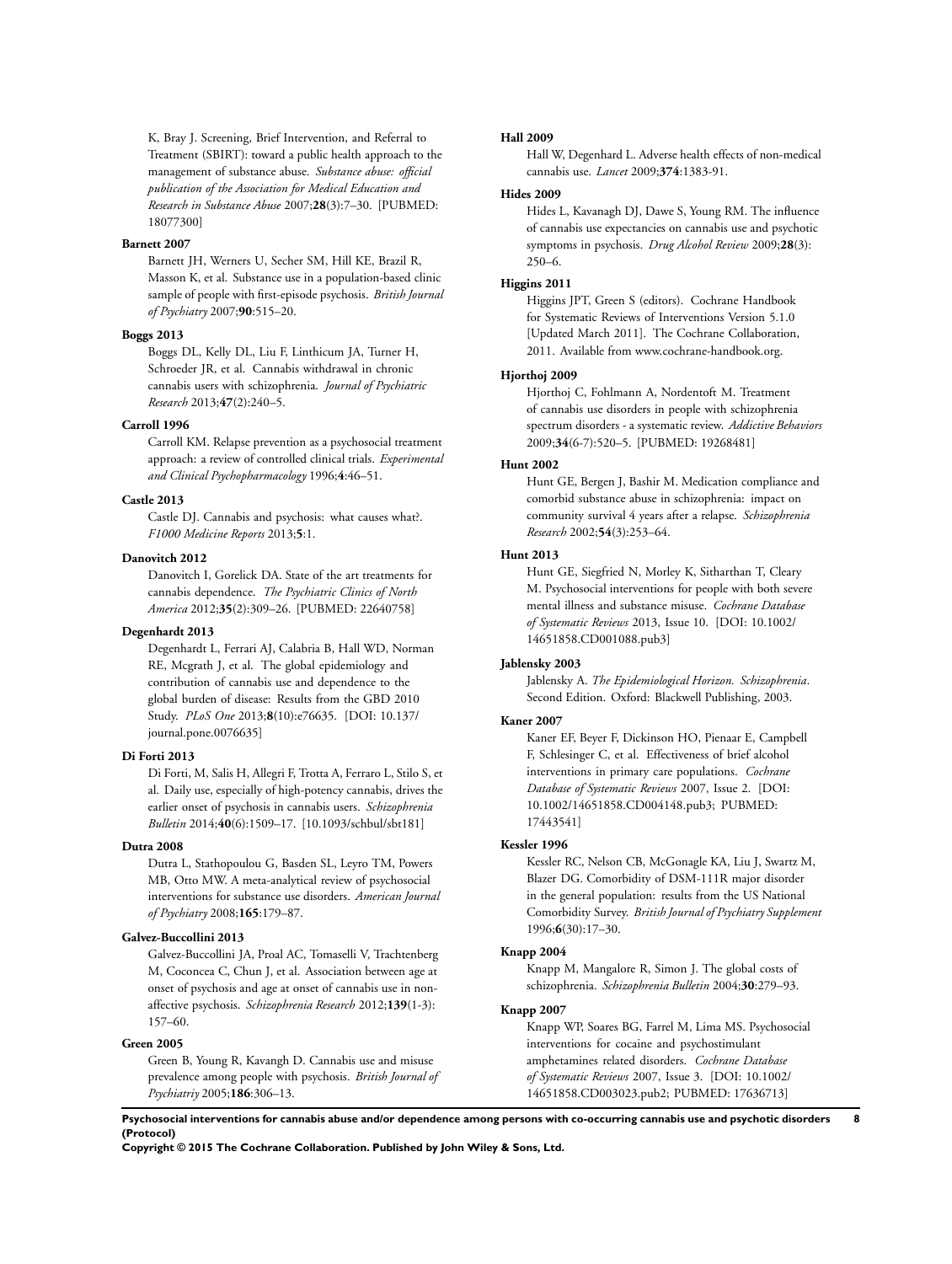# **Lejoyeux 2014**

Lejoyeux M, Basquin A, Koch M, Embouazza H, Chalvin F, Ilongo M. Cannabis use and dependence among French schizophrenic inpatients. *Front Psychiatry* 2014;**15**(5):82.

# **Lui 2008**

Lui S, Terplan M, Smith EJ. Psychosocial interventions for women enrolled in alcohol treatment during pregnancy. *Cochrane Database of Systematic Reviews* 2008, Issue 3. [DOI: 10.1002/14651858.CD006753.pub2; PUBMED: 18646166]

# **Mayet 2005**

Mayet S, Farrell M, Ferri M, Amato L, Davoli M. Psychosocial treatment for opiate abuse and dependence. *Cochrane Database of Systematic Reviews* 2005, Issue 1. [DOI: 10.1002/14651858.CD004330.pub3; PUBMED: 15744796]

# **McGillicuddy 2001**

McGillicuddy NB, Rychtarik RG, Duquette JA, Morsheimer ET. Development of a skill training program for parents of substance-abusing adolescents. *Journal of Substance Abuse Treatment* 2001;**20**(1):59–68. [PUBMED: 11239729]

#### **Mcqueen 2011**

McQueen J, Howe TE, Allan L, Mains D, Hardy V. Brief interventions for heavy alcohol users admitted to general hospital wards. *Cochrane Database of Systematic Reviews* 2011, Issue 8. [DOI: 10.1002/14651858.CD005191]

#### **Miller 1991**

Miller WR, Rollnick S. *Motivational Interviewing: preparing people for change*. New York: Guilford Press, 1991.

#### **Miller 1993**

Miller WR, Sanchez VC. Motivating young adults for treatment and lifestyle change. In: Howard G editor(s). *Issues in Alcohol Use and Misuse in Young Adults*. Notre Dame: University of Notre Dame Press, 1993.

# **Minozzi 2010**

Minozzi S, Davoli M, Bargagli AM, Amato L, Vecchi S, Perucchi CA. An overview of systematic reviews on cannabis and psychosis: Discussing apparently conflicting results. *Drug and Alcohol Review* 2010;**29**:304-17.

# **Moore 2007**

Moore TH, Zammet S, Lingford-Hughes A, Barnes TR, Jones PB, Burke M, et al. Cannabis use and risk of psychotic or affective mental health outcomes: a systematic review. *Lancet* 2007;**370**(9584):319–28.

### **NIDA 2010**

NIDA. Cannabis Abuse. *NIDA, Research Report Series*. NIDA, 2010.

# **Nowinski 1992**

Nowinski J, Baker S, Carroll KM. Twelve step facilitation therapy manual: a clinical research guide for therapists treating individuals with alcohol abuse and dependence. *National Institute of Alcohol Abuse and Alcoholism*. Rockville, MD: NIH, 1992.

# **Ouimette 1997**

Ouimette PC, Finney JW, Moos RH. Twelve-step and cognitive-behavioral treatment for substance abuse: a

comparison of treatment effectiveness. *Journal of Consulting and Clinical Psychology* 1997;**65**(2):230–40. [PUBMED: 9086686]

# **Ozaita 2007**

Ozaita A, Puighermanal E, Maldonado R. Regulation of PI3k/AKT/GSK-3 pathway by Cannabinoids in the brain. *Journal of Neurochemistry* 2007;**102**(4):1105–14. [10.1111/ j.1471–4159.2007.04642.x]

# **Padila-Walker 2008**

Padila-Walker LM, Nelson LJ, Madsen SD, Barry CM. The role of perceived parental knowledge on emerging adults' risk behaviour. *Journal of Youth and Adolesence* 2008;**37**: 847–9.

# **Parakh 2013**

Parakh P, Basu D. Cannabis and psychosis: have we found the missing links?. *Asian Journal of Psychiatry* 2013;**6**(4): 281–7.

#### **Prochaska 1983**

Prochaska JO, DiClemente CC. Stages and processes of selfchange of smoking: Toward an integrative model of change. *Journal of Consulting and Clinical Psychology* 1983;**51**(3): 390–5.

# **Prochaska 1992**

Prochaska JO, DiClemente CC. Stages of change in the modification of problem behaviors. *Progress in Behavior Modification* 1992;**28**:183–218.

# **Puri 2009**

Puri B, Treasaden I. *Psychiatry: An Evidence-Based Text*. CRC press, 2009.

#### **Rabin 2013**

Rabin RA, Zakzanis KK, Daskalakis ZJ, George TP. Effects of cannabis use status on cognitive function, in males with schizophrenia. *Psychiatry Research* 2013;**206**(2-3):158–65.

# **RevMan 2014 [Computer program]**

The Nordic Cochrane Centre, The Cochrane Collaboration. Review Manager (RevMan). Version 5.3. Copenhagen: The Nordic Cochrane Centre, The Cochrane Collaboration, 2014.

#### **Ruddy 2005**

Ruddy R, House A. Psychosocial interventions for conversion disorder. *Cochrane Database of Systematic Reviews* 2005, Issue 4. [DOI: 10.1002/14651858.CD005331.pub2; PUBMED: 16235402]

# **San 2013**

San L, Bernardo M, Gómez A, Peña M. Factors associated with relapse in patients with schizophrenia. *International Journal of Psychiatry in Clinical Practice* 2013;**17**(1):2–9.

# **Semple 2005**

Semple D, Roger S, Jonathan B, Rajan D, Andrew M. *Oxford Handbook of Psychiatry*. 1st Edition. United Kingdom: Oxford University Press, 2005.

#### **Smeets 2012**

Smeets F, Lataster T, Dominguez M, Hommes J, Lieb R, Wittchen H, et al. Evidence that onset of psychosis in the population reflects early hallucinatory experiences that

**Psychosocial interventions for cannabis abuse and/or dependence among persons with co-occurring cannabis use and psychotic disorders 9 (Protocol)**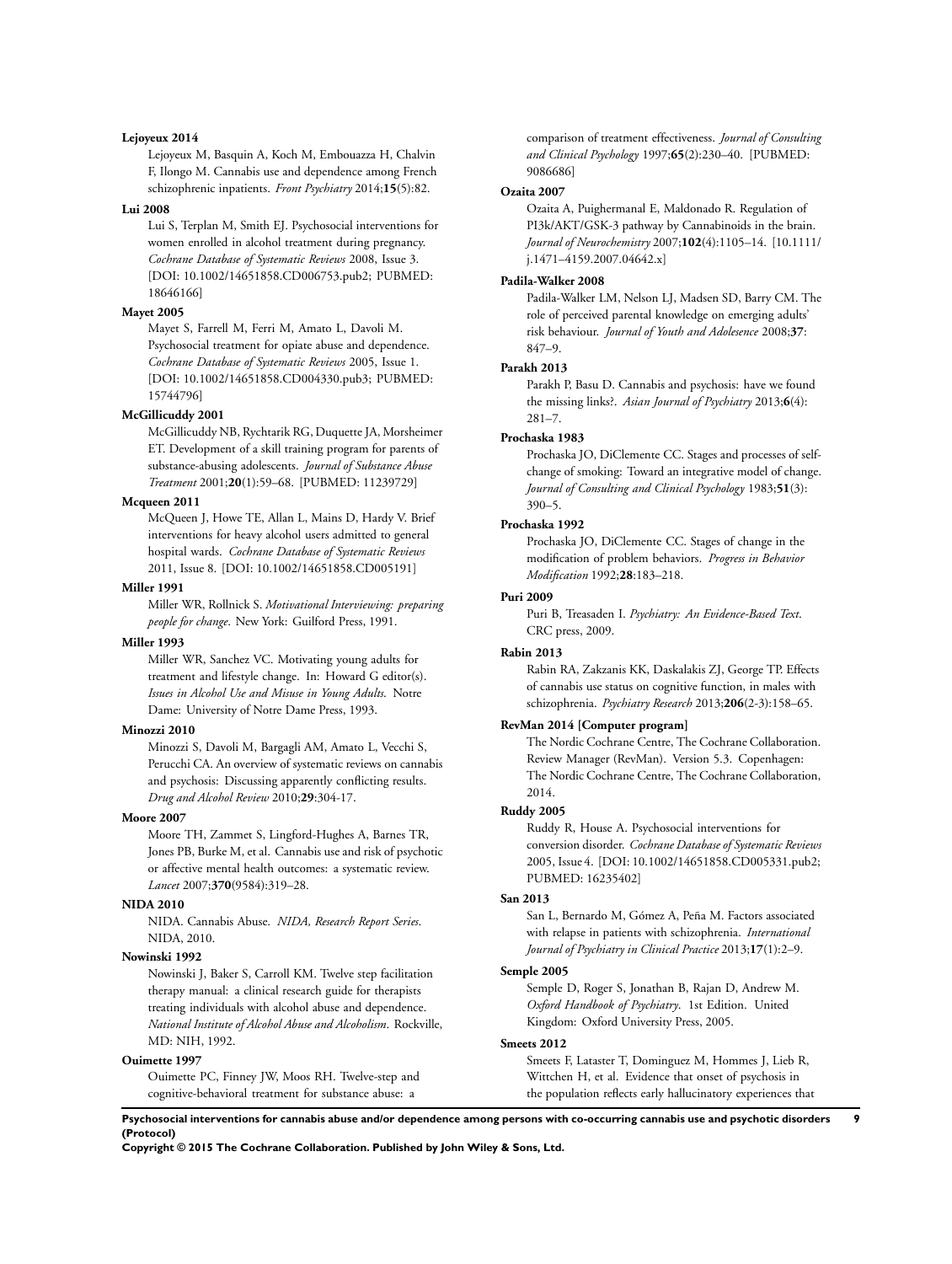<span id="page-11-0"></span>through environmental risks and affective dysregulation become complicated by delusions. *Schizophrenia Bulletin* 2012;**38**(3):531–42. [10.1093/schibul/sbq/117]

#### **Stanton 1997**

Stanton MD, Shadish WR. Outcome, attrition, and familycouples treatment for drug abuse: a meta-analysis and review of the controlled, comparative studies. *Psychological Bulletin* 1997;**122**(2):170–91. [PUBMED: 9283299]

# **Stitzer 2006**

Stitzer M, Petry N. Contingency management for treatment of substance abuse. *Annual Review of Clinical Psychology* 2006;**2**:411–34. [PUBMED: 17716077]

# **Thompson 2013**

Thompson JL, Urban NS, Lifstein M, Xu X, Kegeles LS, Girgis RR. Striatal dopamine release in schizophrenia comorbid with substance dependence. *Molecular Psychiatry* 2013;**18**:909–15.

# **Thornton 2012**

Thornton LK, Baker AL, Johnson MP, Lewin TJ. Attitudes and perceptions towards substances among people with mental disorders: a systematic review. *Acta Psychiatrica Scandinavia* 2012;**126**(2):87–105.

#### **UKATT 2001**

UKATT Research Team. United Kingdom Alcohol Treatment Trial (UKATT): hypotheses, design and methods. *Alcohol and Alcoholism* 2001;**36**(1):11–21. [PUBMED: 11139410]

#### **UNODC 2007**

United Nations Office on Drugs and Crime. Cannabis in Africa: An Overview. UNODC, Geneva 2007.

# **UNODC 2012**

United Nations Office of Drugs and Crime. Cannabis-a short review. www.unodc.org/documents/drug-preventionand-treatment (accessed 27 August 2012).

#### **Van Winkel 2011**

Van Winkel R, Beveren N, Simons C, Genetic Risk and Outcome of Psychosis (GROUP) Investigators. AKT1 moderation of cannabis-induced cognitive alterations in psychotic disorder. *Neuropsychopharmacology* 2011;**36**(12): 2529–37.

#### **Vukadinovic 2013**

Vukadinovic Z, Herman MS, Rosenzweig I. Cannabis, psychosis and the thalamus: a theoretical review. *Neuroscience and Biobehavioral Reviews* 2013;**37**(4):658–67.

#### **Weich 2009**

Weich L, Pienaar W. Occurrence of comorbid substance use disorders among acute psychiatric inpatients at Stikland Hospital in the Western Cape, South Africa. *African Journal of Psychiatry* 2009;**12**(3):213–7.

#### **WHO 2009**

World Health Organization. *International Statisitical Classification of Disease and Related Health Problems*. 10th Edition. Washington DC: WHO, 2009.

# **WHO 2009a**

World Health Organization. Guidelines for the psychosocially assisted pharmacological treatment of opioid dependence. www.who.int/substance abuse/activities/ treatment opioid dependence/en/index.html (accessed 10 March 2014).

#### **WHO 2013**

World Health Organization. Cannabis-Epidemiology. www.who.int/substance\_abuse/cannabis (accessed 10 March 2013).

∗ *Indicates the major publication for the study*

# **A P P E N D I C E S**

# **Appendix 1. PubMed search strategy**

- 1. "Marijuana Abuse"[Mesh]
- 2. "Marijuana Smoking"[Mesh]
- 3. Cannabis[Mesh] OR canna\*[tiab] OR marijuana\*[tiab] OR marihuana\*[tiab] OR hashish[tiab]

4. abstain\*[tiab] OR abstin\*[tiab] OR abuse\*[tiab] OR dependen\*[tiab] OR disorder\*[tiab] OR intoxicat\*[tiab] OR misuse[tiab] OR use\*[tiab] OR withdrawal\*[tiab]

- 5. #3 AND #4
- 6. #1 OR #2 OR #3 OR #5
- 7. Psychotic Disorders[Mesh]
- 8. Schizophrenia[Mesh]
- 9. schizo\*[tiab] OR psychotic\*[tiab] OR psychosis\*[tiab] OR psychoses\*[tiab]

**Psychosocial interventions for cannabis abuse and/or dependence among persons with co-occurring cannabis use and psychotic disorders 10 (Protocol)**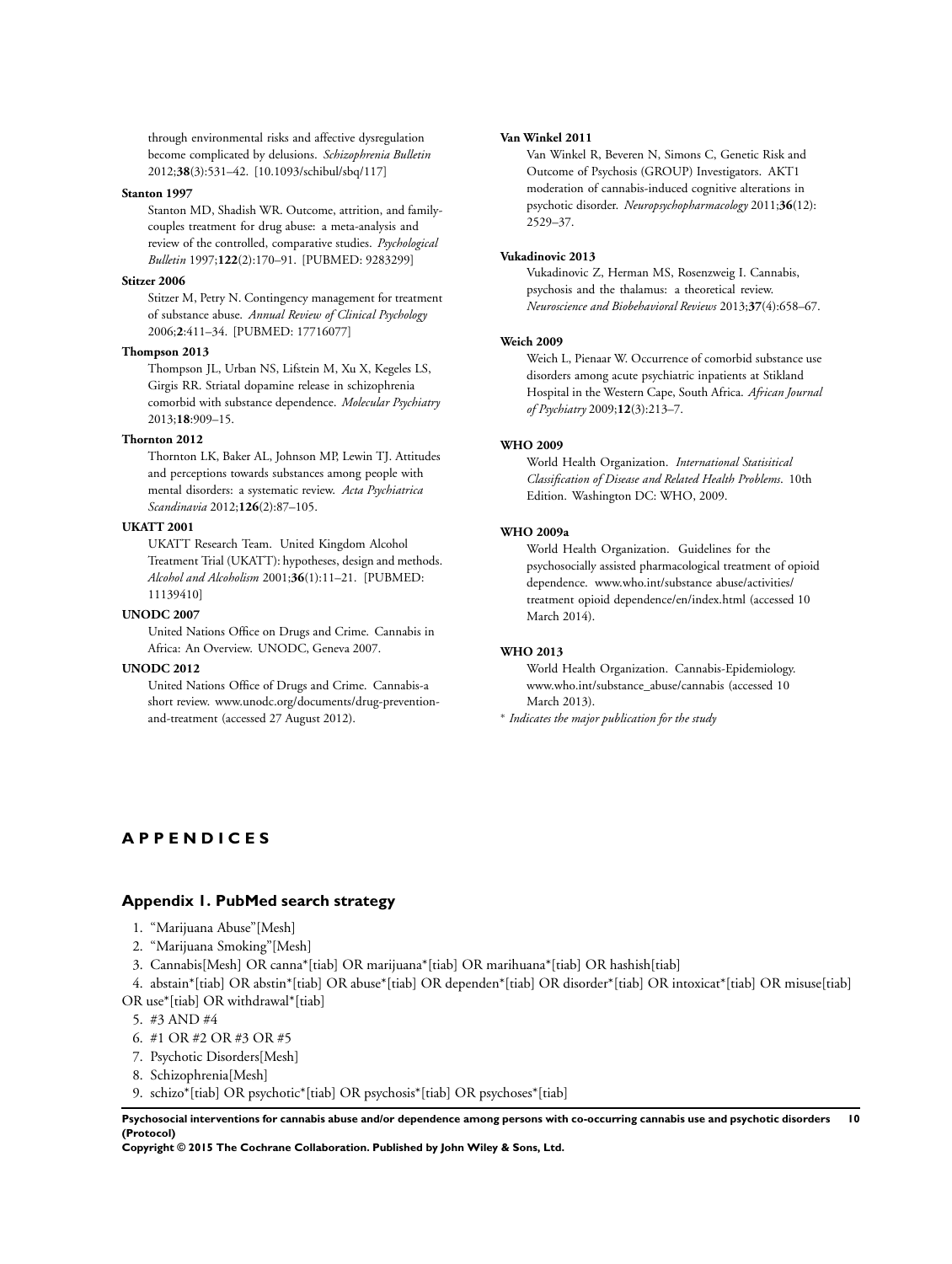<span id="page-12-0"></span>10. ((chronic\*[tiab] OR sever\*[tiab]) AND mental\*[tiab] AND (ill[tiab] OR illness[tiab] OR disorder\*[tiab]))

- 11. #7 OR #8 OR #9 OR #10
- 12. psychotherapy [MeSH]
- 13. Counseling[Mesh]

14. incentive\*[tiab] OR voucher[tiab] OR psychotherap\*[tiab] OR psychosocial\*[tiab] OR behaviour therapy[tiab] OR behavior therapy[tiab] OR reinforcement[tiab] OR motivation\*[tiab] OR contingent\*[tiab] OR advice[tiab] OR biofeedback[tiab] OR community[tiab] OR stimulation[tiab] OR education\*[tiab] OR counsel\*[tiab] OR 'cognitive therapy [tiab] OR CBT[tiab] OR 'family therapy [tiab] OR social skill [tiab] OR stress management training [tiab] OR supportive expressive therapy [tiab] OR neurobehavioral\* [tiab] OR coping skill[tiab] OR self-control training[tiab]

- 15. #12 OR #13 OR #14
- 16. randomized controlled trial [pt]
- 17. controlled clinical trial [pt]
- 18. randomized [tiab]
- 19. placebo [tiab]
- 20. drug therapy [sh]
- 21. randomly [tiab]
- 22. trial [tiab]
- 23. groups [tiab]
- 24. #16 OR #17 OR #18 OR #19 OR #20 OR #21 OR #22 OR #23
- 25. animals [mh] NOT humans [mh]
- 26. #24 NOT #25
- 27. #6 AND #11 AND #15 AND #26

## **Appendix 2. Data collection sheet**

Study Study title: Authors: Contact author address etc: Source: Year: Volume: Part: Pages: Other references to this study? Yes/No Details: 1. Eligibility Verification Randomised: Yes No Unclear General eligibility criteria specific to the review: Participants: Interventions: Control group: Outcomes: 2. Study Characteristics a) Methods Patient blinding: Yes No Unclear Outcome assessor blinding: Yes No Unclear Cointerventions: Other potential confounders: b) Participants Group 1 2 3 4 Number of patients: Age: Sex: Concurrent conditions: Other

**Psychosocial interventions for cannabis abuse and/or dependence among persons with co-occurring cannabis use and psychotic disorders 11 (Protocol)**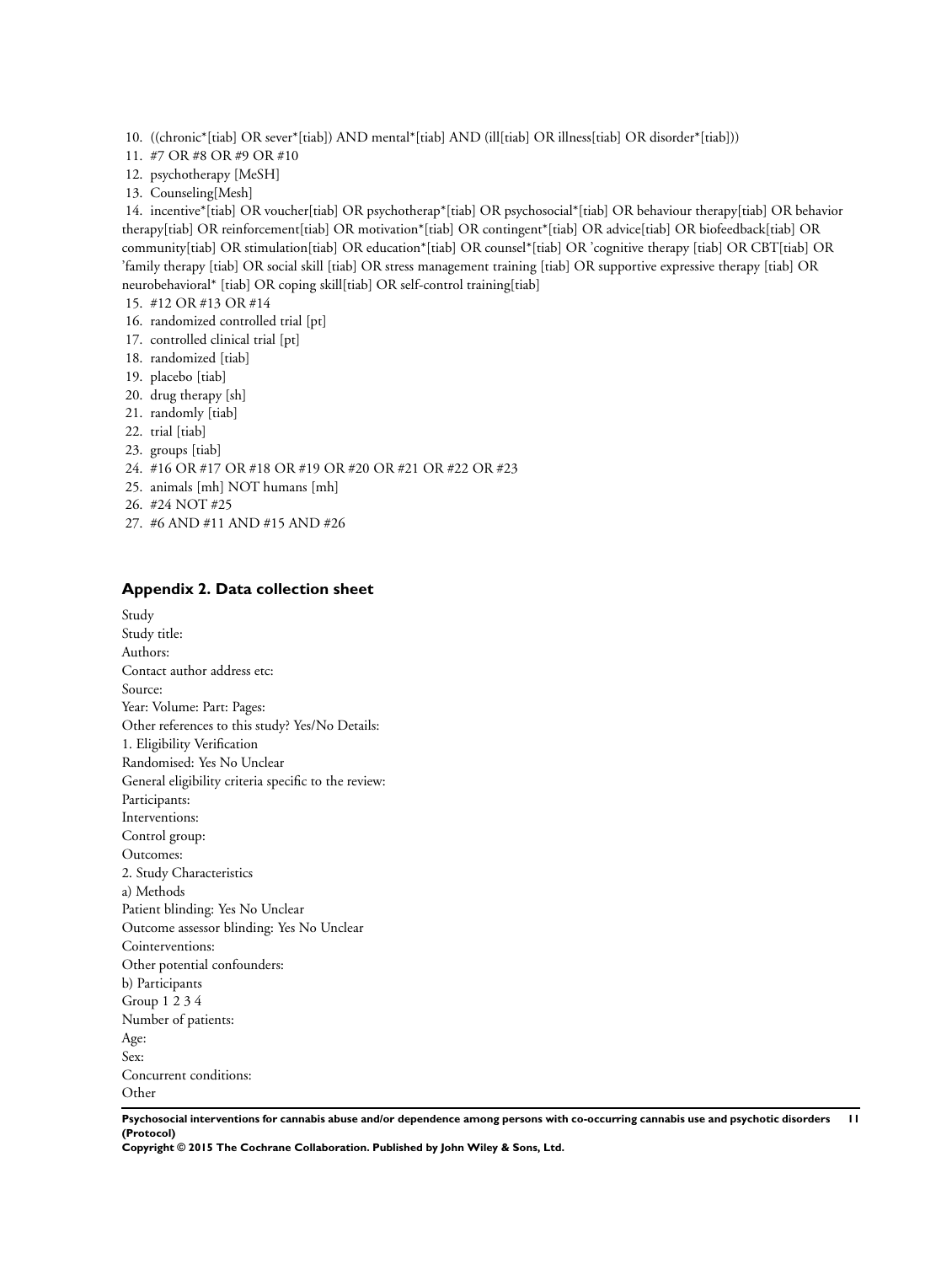<span id="page-13-0"></span>characteristics: Exclusion criteria: Setting Location: Diagnostic criteria: c) Interventions Group 1 2 3 4 Intervention Timing: Duration: Person delivering intervention trained in that specific intervention?: d) Outcomes Outcomes Assessed: Method of assessment: Timing of assessment: Length of followup: e) Results Continuous Data Treatment Group Control Group Outcomes Time N Mean/Mean Change Standard Deviation N Mean/Mean Change Standard Deviation Dichotomous Data Treatment Group Control Group Outcome Time Observed Total Observed Total

# **Appendix 3. Criteria for risk of bias assessment for randomised controlled trials and clinical controlled trials**

| Item                                                       | <b>Judgement</b> | Description                                                                                                                                                                                                                                                                                                 |
|------------------------------------------------------------|------------------|-------------------------------------------------------------------------------------------------------------------------------------------------------------------------------------------------------------------------------------------------------------------------------------------------------------|
| 1. Random sequence generation (selection Low risk<br>bias) |                  | The investigators describe a random component in the sequence gener-<br>ation process such as: random number table; computer random num-<br>ber generator; coin tossing; shuffling cards or envelopes; throwing dice;<br>drawing of lots; minimisation                                                      |
|                                                            | High risk        | The investigators describe a non-random component in the sequence<br>generation process such as: odd or even date of birth; date (or day) of<br>admission; hospital or clinic record number; alternation; judgement of<br>the clinician; results of a laboratory test or a series of tests; availability of |

**Psychosocial interventions for cannabis abuse and/or dependence among persons with co-occurring cannabis use and psychotic disorders 12 (Protocol)**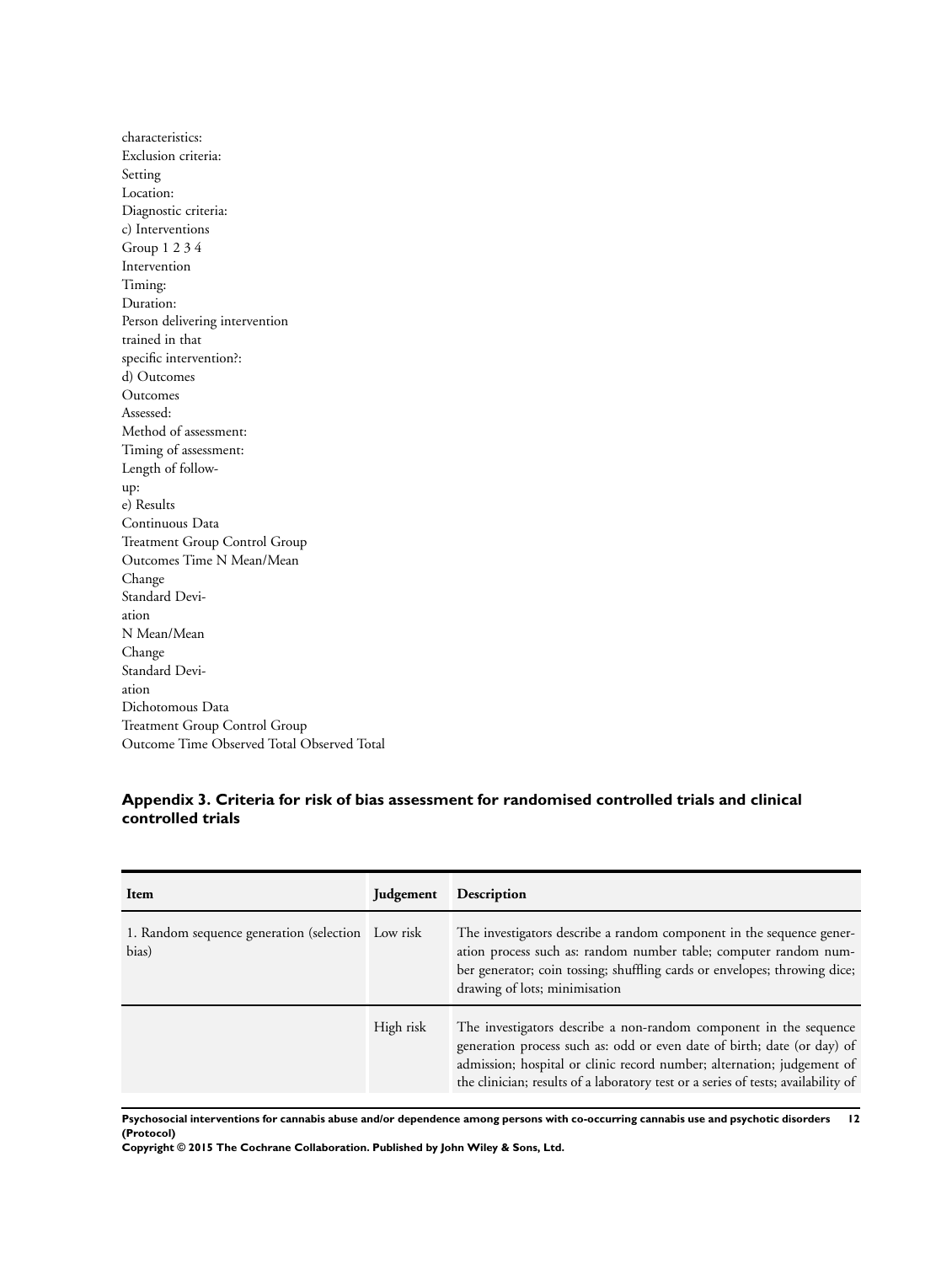# (*Continued)*

|                                                                                                 |              | the intervention                                                                                                                                                                                                                                                                                                                                                                                                                              |
|-------------------------------------------------------------------------------------------------|--------------|-----------------------------------------------------------------------------------------------------------------------------------------------------------------------------------------------------------------------------------------------------------------------------------------------------------------------------------------------------------------------------------------------------------------------------------------------|
|                                                                                                 | Unclear risk | Insufficient information about the sequence generation process to permit<br>judgement of low or high risk                                                                                                                                                                                                                                                                                                                                     |
| 2. Allocation concealment (selection bias)                                                      | Low risk     | Investigators enrolling participants could not foresee assignment because<br>one of the following, or an equivalent method, was used to conceal alloca-<br>tion: central allocation (including telephone, web-based, and pharmacy-<br>controlled, randomisation); sequentially numbered drug containers of<br>identical appearance; sequentially numbered, opaque, sealed envelopes                                                           |
|                                                                                                 | High risk    | Investigators enrolling participants could possibly foresee assignments<br>because one of the following method was used: open random allocation<br>schedule (e.g. a list of random numbers); assignment envelopes without<br>appropriate safeguards (e.g. if envelopes were unsealed or nonopaque or<br>not sequentially numbered); alternation or rotation; date of birth; case<br>record number; any other explicitly unconcealed procedure |
|                                                                                                 | Unclear risk | Insufficient information to permit judgement of low or high risk This<br>is usually the case if the method of concealment is not described or not<br>described in sufficient detail to allow a definite judgement                                                                                                                                                                                                                             |
| 3. Blinding of participants and providers Low risk<br>(performance bias)<br>Objective outcomes  |              | No blinding or incomplete blinding, but the review authors judge that<br>the outcome is not likely to be influenced by lack of blinding;<br>Blinding of participants and key study personnel ensured, and unlikely<br>that the blinding could have been broken                                                                                                                                                                                |
|                                                                                                 | High risk    | No blinding or incomplete blinding, and the outcome is likely to be<br>influenced by lack of blinding;<br>Blinding of key study participants and personnel attempted, but likely<br>that the blinding could have been broken, and the outcome is likely to<br>be influenced by lack of blinding                                                                                                                                               |
|                                                                                                 | Unclear risk | Insufficient information to permit judgement of low or high risk                                                                                                                                                                                                                                                                                                                                                                              |
| 4. Blinding of participants and providers Low risk<br>(performance bias)<br>Subjective outcomes |              | Blinding of participants and providers and unlikely that the blinding<br>could have been broken                                                                                                                                                                                                                                                                                                                                               |
|                                                                                                 | High risk    | No blinding or incomplete blinding, and the outcome is likely to be<br>influenced by lack of blinding;<br>Blinding of key study participants and personnel attempted, but likely<br>that the blinding could have been broken, and the outcome is likely to<br>be influenced by lack of blinding                                                                                                                                               |
|                                                                                                 | Unclear risk | Insufficient information to permit judgement of low or high risk                                                                                                                                                                                                                                                                                                                                                                              |

**Psychosocial interventions for cannabis abuse and/or dependence among persons with co-occurring cannabis use and psychotic disorders 13 (Protocol)**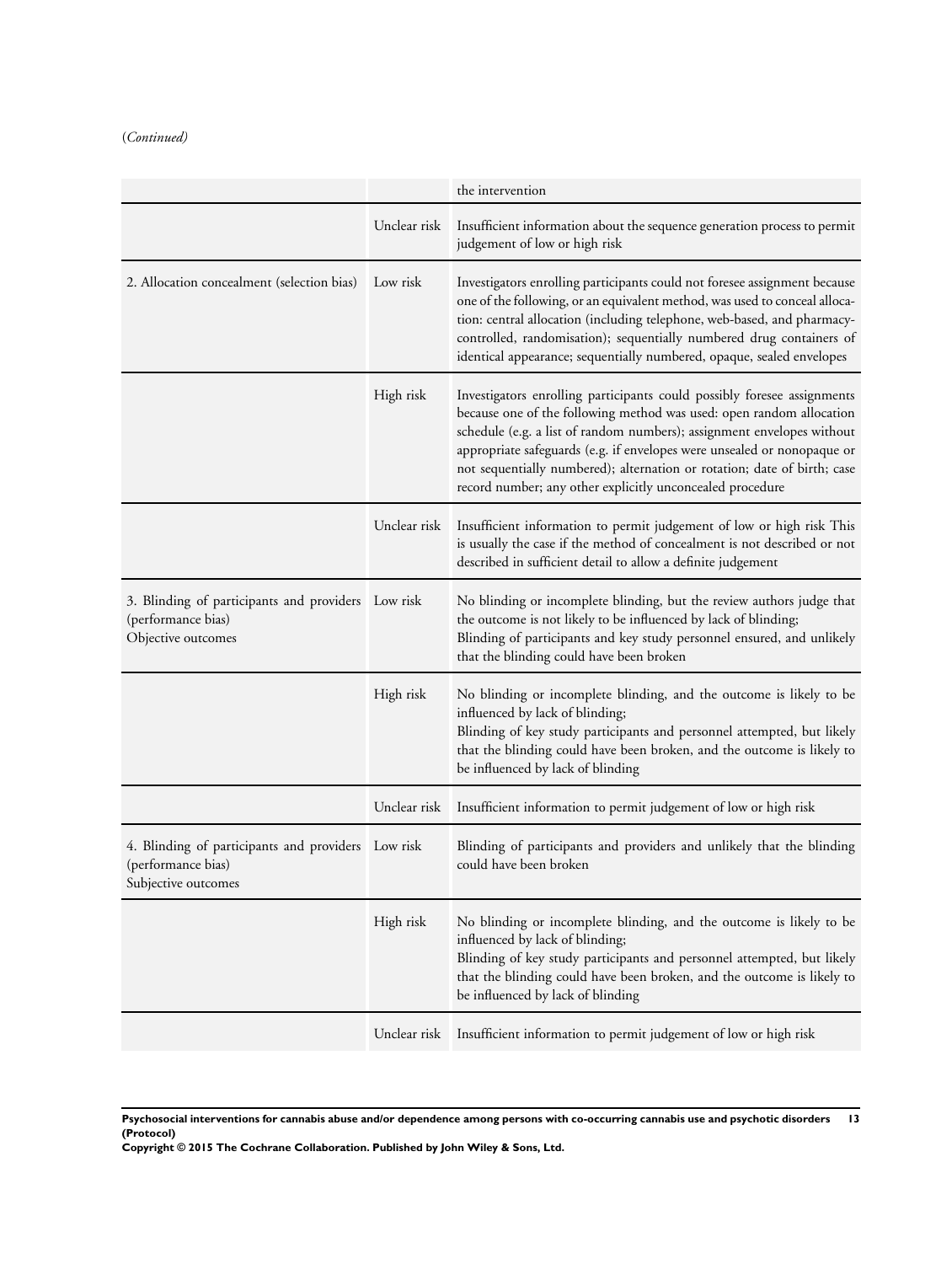# (*Continued)*

| 5. Blinding of outcome assessor (detection Low risk<br>bias)<br>Objective outcomes                                      |              | No blinding of outcome assessment, but the review authors judge that the<br>outcome measurement is not likely to be influenced by lack of blinding;<br>Blinding of outcome assessment ensured, and unlikely that the blinding<br>could have been broken                                                                                                                                                                                                                                                                                                                                                                                                                                                                                                                                                                                                                                                                                                                            |
|-------------------------------------------------------------------------------------------------------------------------|--------------|------------------------------------------------------------------------------------------------------------------------------------------------------------------------------------------------------------------------------------------------------------------------------------------------------------------------------------------------------------------------------------------------------------------------------------------------------------------------------------------------------------------------------------------------------------------------------------------------------------------------------------------------------------------------------------------------------------------------------------------------------------------------------------------------------------------------------------------------------------------------------------------------------------------------------------------------------------------------------------|
|                                                                                                                         | High risk    | No blinding of outcome assessment, and the outcome measurement is<br>likely to be influenced by lack of blinding;<br>Blinding of outcome assessment, but likely that the blinding could have<br>been broken, and the outcome measurement is likely to be influenced by<br>lack of blinding                                                                                                                                                                                                                                                                                                                                                                                                                                                                                                                                                                                                                                                                                         |
|                                                                                                                         | Unclear risk | Insufficient information to permit judgement of low or high risk                                                                                                                                                                                                                                                                                                                                                                                                                                                                                                                                                                                                                                                                                                                                                                                                                                                                                                                   |
| 6. Blinding of outcome assessor (detection Low risk<br>bias)<br>Subjective outcomes                                     |              | Blinding of outcome assessment ensured, and unlikely that the blinding<br>could have been broken                                                                                                                                                                                                                                                                                                                                                                                                                                                                                                                                                                                                                                                                                                                                                                                                                                                                                   |
|                                                                                                                         | High risk    | No blinding of outcome assessment, and the outcome measurement is<br>likely to be influenced by lack of blinding;<br>Blinding of outcome assessment, but likely that the blinding could have<br>been broken, and the outcome measurement is likely to be influenced by<br>lack of blinding                                                                                                                                                                                                                                                                                                                                                                                                                                                                                                                                                                                                                                                                                         |
|                                                                                                                         | Unclear risk | Insufficient information to permit judgement of low or high risk                                                                                                                                                                                                                                                                                                                                                                                                                                                                                                                                                                                                                                                                                                                                                                                                                                                                                                                   |
| 7. Incomplete outcome data (attrition bias) Low risk<br>for all outcomes except retention in treat-<br>ment or drop out |              | No missing outcome data;<br>Reasons for missing outcome data unlikely to be related to true outcome<br>(for survival data, censoring unlikely to be introducing bias);<br>Missing outcome data balanced in numbers across intervention groups,<br>with similar reasons for missing data across groups;<br>For dichotomous outcome data, the proportion of missing outcomes<br>compared with observed event risk not enough to have a clinically relevant<br>impact on the intervention effect estimate;<br>For continuous outcome data, plausible effect size (difference in means or<br>standardised difference in means) among missing outcomes not enough<br>to have a clinically relevant impact on observed effect size;<br>Missing data have been imputed using appropriate methods;<br>All randomised patients are reported/analysed in the group they were al-<br>located to by randomisation irrespective of non-compliance and cointer-<br>ventions (intention to treat) |
|                                                                                                                         | High risk    | Reason for missing outcome data likely to be related to true outcome,<br>with either imbalance in numbers or reasons for missing data across in-<br>tervention groups;<br>For dichotomous outcome data, the proportion of missing outcomes<br>compared with observed event risk enough to induce clinically relevant<br>bias in intervention effect estimate;<br>For continuous outcome data, plausible effect size (difference in means                                                                                                                                                                                                                                                                                                                                                                                                                                                                                                                                           |

**Psychosocial interventions for cannabis abuse and/or dependence among persons with co-occurring cannabis use and psychotic disorders 14 (Protocol)**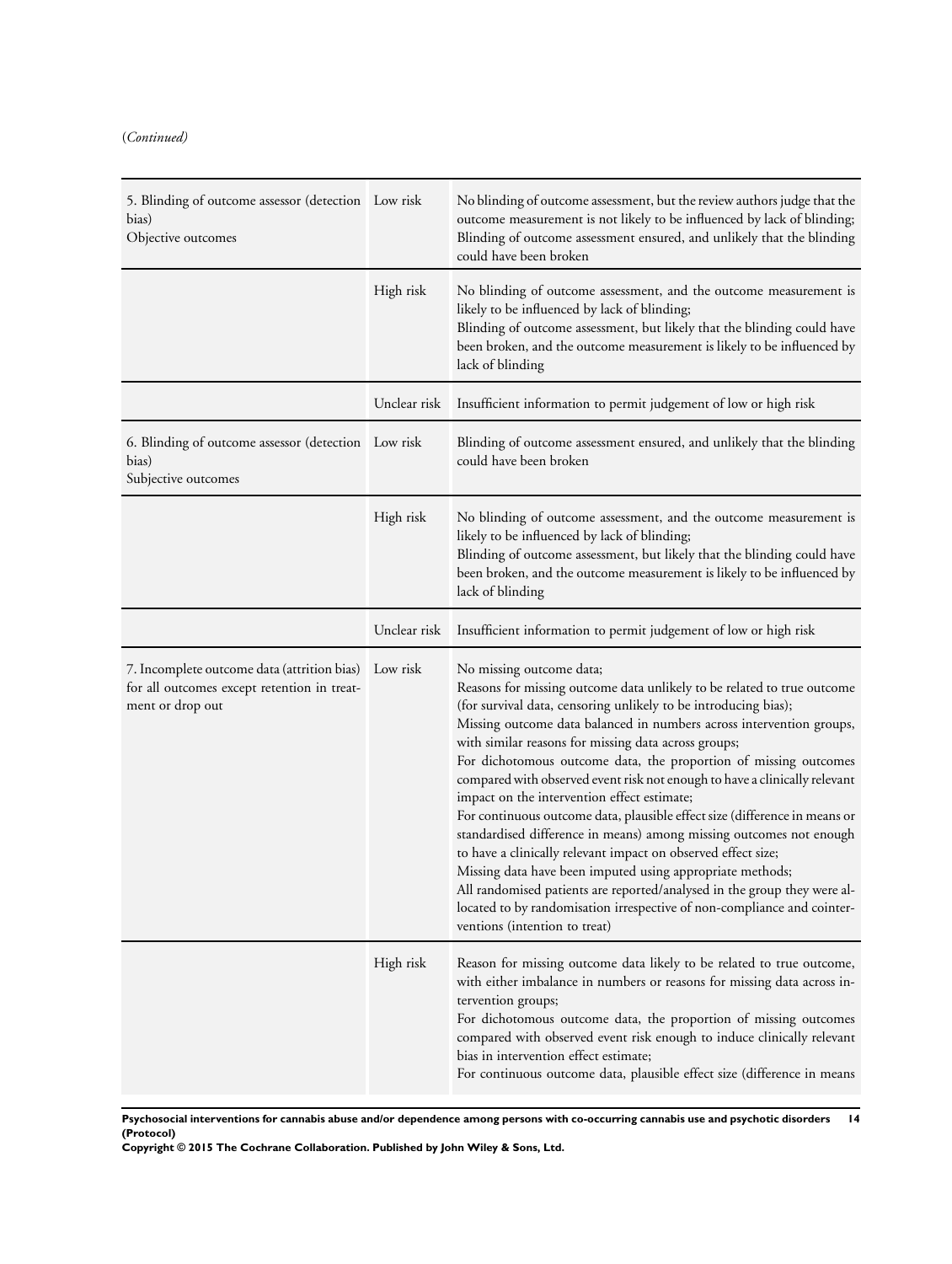# (*Continued)*

|                                         |              | or standardized difference in means) among missing outcomes enough<br>to induce clinically relevant bias in observed effect size;<br>'As-treated' analysis done with substantial departure of the intervention<br>received from that assigned at randomisation                                                                                                                                                                                                                                                                                                                                                                                                              |
|-----------------------------------------|--------------|-----------------------------------------------------------------------------------------------------------------------------------------------------------------------------------------------------------------------------------------------------------------------------------------------------------------------------------------------------------------------------------------------------------------------------------------------------------------------------------------------------------------------------------------------------------------------------------------------------------------------------------------------------------------------------|
|                                         | Unclear risk | Insufficient information to permit judgement of low or high risk (e.g.<br>number randomised not stated, no reasons for missing data provided;<br>number of drop out not reported for each group)                                                                                                                                                                                                                                                                                                                                                                                                                                                                            |
| 8. Selective reporting (reporting bias) | Low risk     | The study protocol is available and all of the study's prespecified (primary<br>and secondary) outcomes that are of interest in the review have been<br>reported in the prespecified way;<br>The study protocol is not available but it is clear that the published reports<br>include all expected outcomes, including those that were prespecified<br>(convincing text of this nature may be uncommon)                                                                                                                                                                                                                                                                    |
|                                         | High risk    | Not all of the study's prespecified primary outcomes have been reported;<br>One or more primary outcomes is reported using measurements, analysis<br>methods or subsets of the data (e.g. subscales) that were not prespecified;<br>One or more reported primary outcomes were not prespecified (unless<br>clear justification for their reporting is provided, such as an unexpected<br>adverse effect);<br>One or more outcomes of interest in the review are reported incompletely<br>so that they cannot be entered in a meta-analysis;<br>The study report fails to include results for a key outcome that would be<br>expected to have been reported for such a study |
|                                         |              | Unclear risk Insufficient information to permit judgement of low or high risk                                                                                                                                                                                                                                                                                                                                                                                                                                                                                                                                                                                               |
| 9. Other bias                           | Low risk     |                                                                                                                                                                                                                                                                                                                                                                                                                                                                                                                                                                                                                                                                             |
|                                         | High risk    |                                                                                                                                                                                                                                                                                                                                                                                                                                                                                                                                                                                                                                                                             |
|                                         | Unclear risk |                                                                                                                                                                                                                                                                                                                                                                                                                                                                                                                                                                                                                                                                             |

# **C O N T R I B U T I O N S O F A U T H O R S**

Abayomi Olukayode developed the protocol.

Adelufosi Adegoke assisted in writing the protocol.